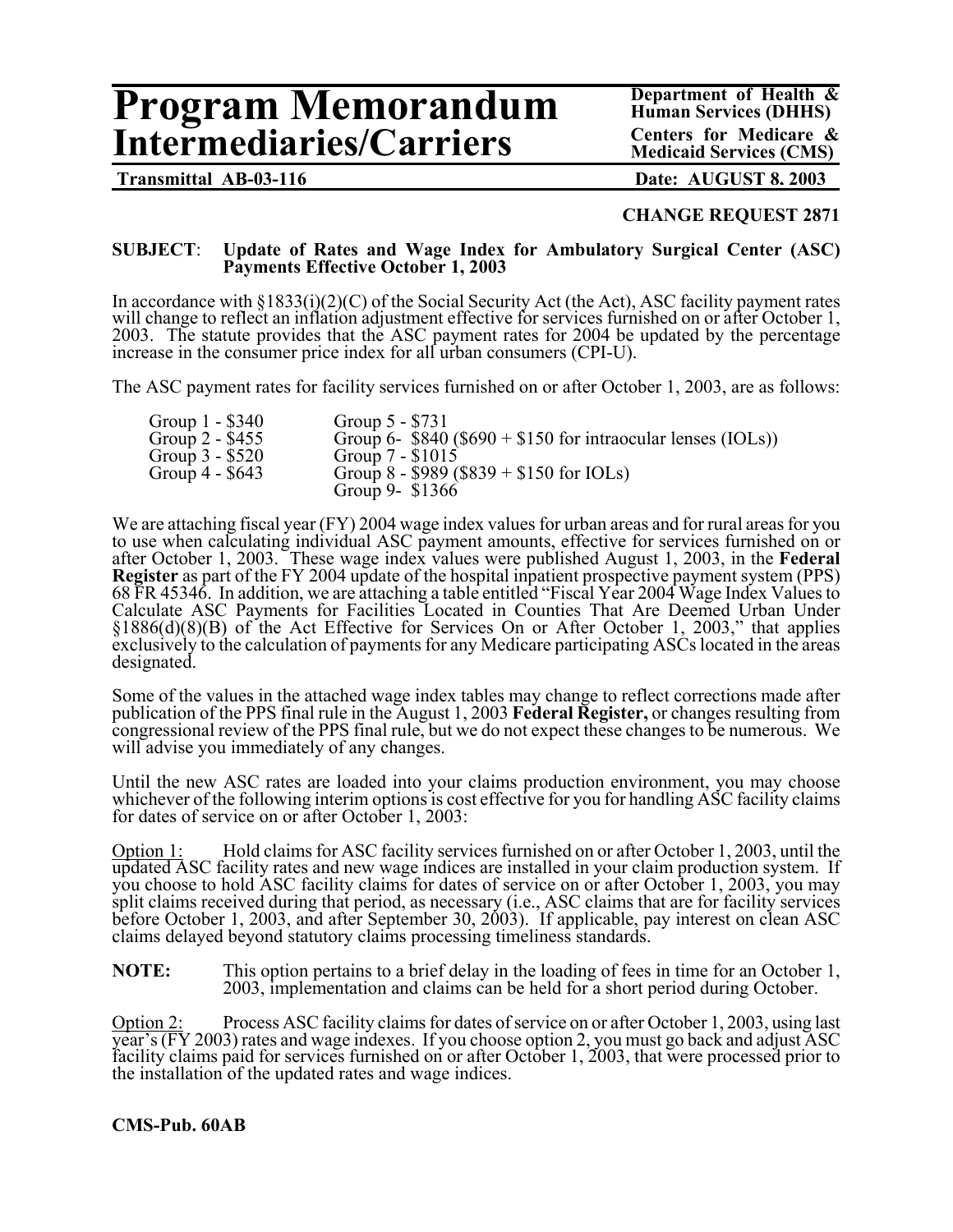#### **Special Note to Intermediaries:**

Only those intermediaries that process bills from Indian health service hospitals, critical access hospitals, Maryland hospitals, and hospitals located in American Samoa, Guam, and Saipan need to load ASC PRICER software.

3 Attachments

*The effective date for this Program Memorandum (PM) is October 1, 2003.*

*The implementation date for this PM is October 1, 2003.*

**These instructions should be implemented within your current operating budget.** 

**This PM may be discarded October 1, 2004.** 

**The policy person for this PM is Bob Cereghino at (410) 786-4645.** 

**The Part A operations person for this PM is Stuart Barranco at (410) 786-6152 and the Part B operations person for this PM is Yvette Cousar at (410) 786-2160.**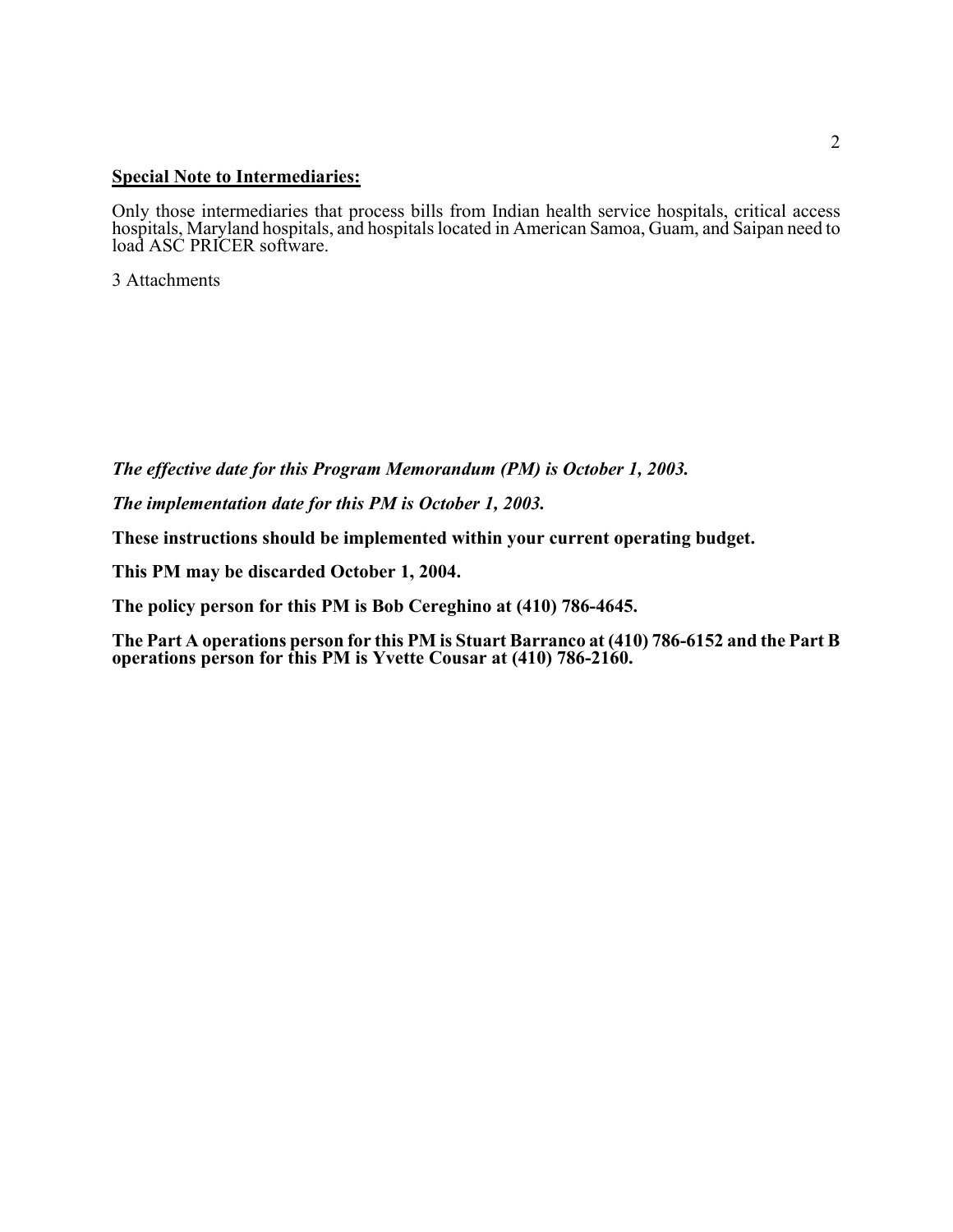## Attachment 1

FY 2004 Inpatient PPS Wage Index For Use in Calculating Ambulatory Surgical Center Payments Effective for Services Furnished On or After October 1, 2003.

|      | Urban Area (Constituent Counties)        | Wage   |
|------|------------------------------------------|--------|
|      |                                          | Index  |
| 0040 | ${}^{2}$ Abilene, TX                     |        |
|      | Taylor, TX                               | 0.7748 |
| 0060 | Aguadilla, PR                            |        |
|      | Aguada, PR                               |        |
|      | Aguadilla, PR                            |        |
|      | Moca, PR                                 | 0.4289 |
| 0080 | Akron, OH                                |        |
|      | Portage, OH                              |        |
|      | Summit, OH                               | 0.9443 |
| 0120 | Albany, GA                               |        |
|      | Dougherty, GA                            |        |
|      | Lee, GA                                  | 1.0819 |
| 0160 | <sup>2</sup> Albany-Schenectady-Troy, NY |        |
|      | Albany, NY                               |        |
|      | Montgomery, NY                           |        |
|      | Rensselaer, NY                           |        |
|      | Saratoga, NY                             |        |
|      | Schenectady, NY                          |        |
|      | Schoharie, NY                            | 0.8491 |
| 0200 | Albuquerque, NM                          |        |
|      | Bernalillo, NM                           |        |
|      | Sandoval, NM                             |        |
|      | Valencia, NM                             | 0.9263 |
| 0220 | Alexandria, LA                           |        |
|      | Rapides, LA                              | 0.8004 |
| 0240 | Allentown-Bethlehem-Easton, PA           |        |
|      | Carbon, PA                               |        |
|      | Lehigh, PA                               |        |
|      | Northampton, PA                          | 0.9682 |
| 0280 | Altoona, PA                              |        |
|      | Blair, PA                                | 0.8792 |
| 0320 | Amarillo, TX<br>Potter, TX               |        |
|      | Randall, TX                              | 0.8950 |
| 0380 | Anchorage, AK                            |        |
|      | Anchorage, AK                            | 1.2301 |

## **WAGE INDEX FOR URBAN AREAS**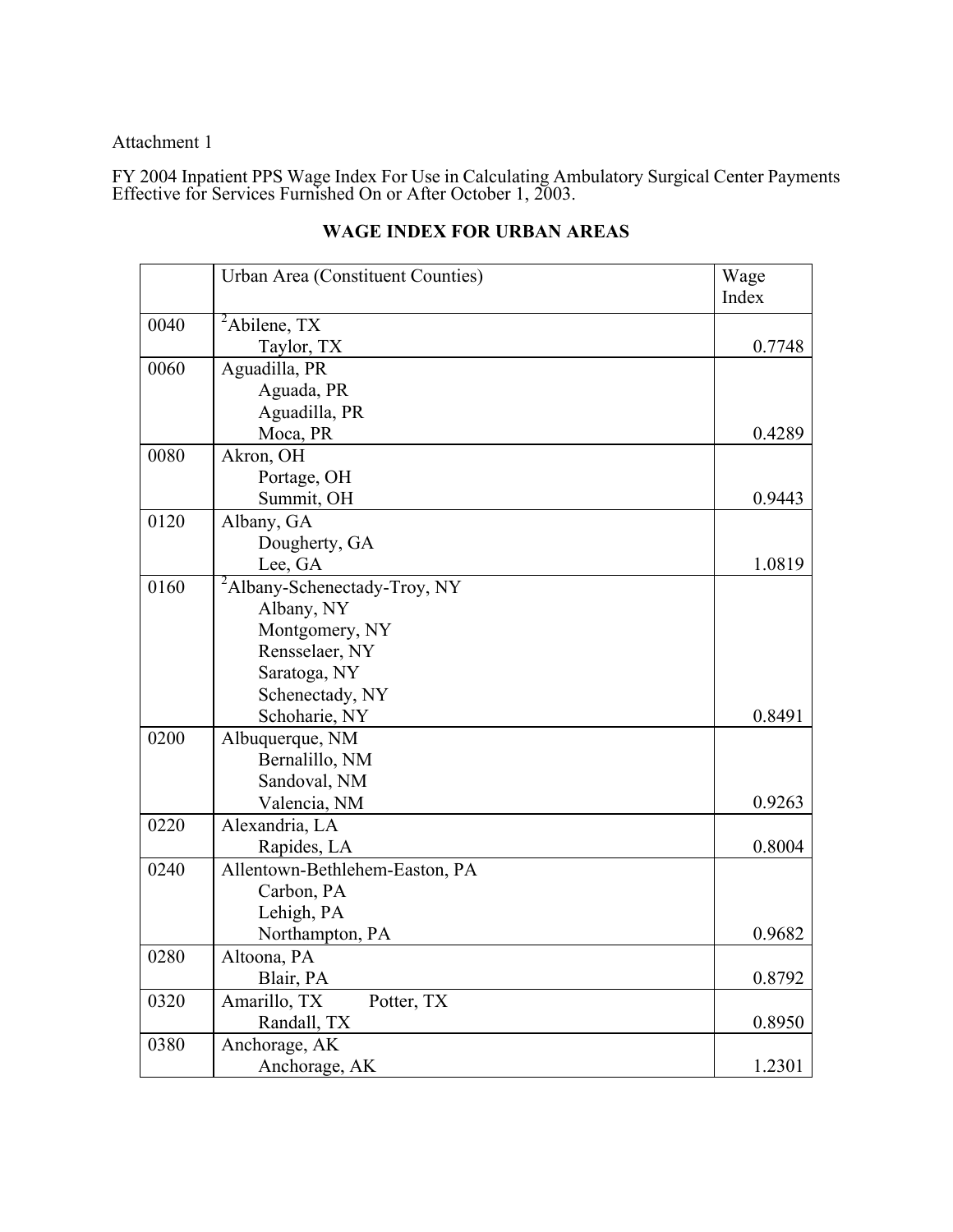| 0440 | Ann Arbor, MI                             |        |
|------|-------------------------------------------|--------|
|      | Lenawee, MI                               |        |
|      | Livingston, MI                            |        |
|      | Washtenaw, MI                             | 1.1029 |
| 0450 | Anniston, AL                              |        |
|      | Calhoun, AL                               | 0.8058 |
| 0460 | $\sqrt[2]{2}$ Appleton-Oshkosh-Neenah, WI |        |
|      | Calumet, WI                               |        |
|      | Outagamie, WI                             |        |
|      | Winnebago, WI                             | 0.9266 |
| 0470 | Arecibo, PR                               |        |
|      | Arecibo, PR                               |        |
|      | Camuy, PR                                 |        |
|      | Hatillo, PR                               | 0.4138 |
| 0480 | Asheville, NC                             |        |
|      | Buncombe, NC                              |        |
|      | Madison, NC                               | 0.9680 |
| 0500 | Athens, GA                                |        |
|      | Clarke, GA                                |        |
|      | Madison, GA                               |        |
|      | Oconee, GA                                | 0.9778 |
| 0520 | <sup>1</sup> Atlanta, GA                  |        |
|      | Barrow, GA                                |        |
|      | Bartow, GA                                |        |
|      | Carroll, GA                               |        |
|      | Cherokee, GA                              |        |
|      | Clayton, GA                               |        |
|      | Cobb, GA                                  |        |
|      | Coweta, GA                                |        |
|      | DeKalb, GA                                |        |
|      | Douglas, GA                               |        |
|      | Fayette, GA                               |        |
|      | Forsyth, GA                               |        |
|      | Fulton, GA                                |        |
|      | Gwinnett, GA                              |        |
|      | Henry, GA                                 |        |
|      | Newton, GA                                |        |
|      | Paulding, GA                              |        |
|      | Pickens, GA                               |        |
|      | Rockdale, GA                              |        |
|      | Spalding, GA                              |        |
|      | Walton, GA                                | 1.0089 |
| 0560 | Atlantic-Cape May, NJ                     |        |
|      | Atlantic, NJ                              |        |
|      | Cape May, NJ                              | 1.0751 |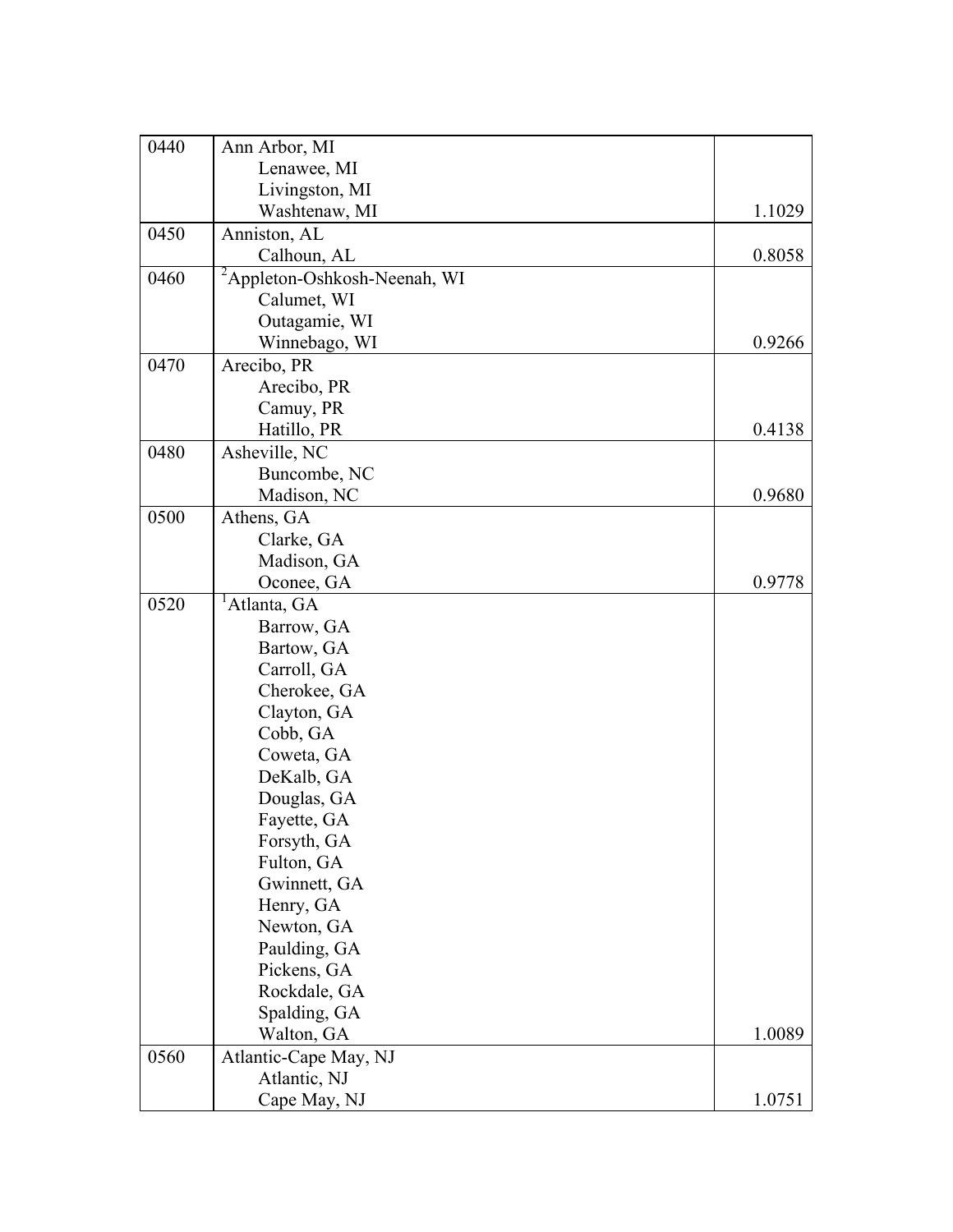| 0580 | Auburn-Opelika, AL                 |        |
|------|------------------------------------|--------|
|      | Lee, AL                            | 0.8460 |
| 0600 | Augusta-Aiken, GA-SC               |        |
|      | Columbia, GA                       |        |
|      | McDuffie, GA                       |        |
|      | Richmond, GA                       |        |
|      | Aiken, SC                          |        |
|      | Edgefield, SC                      | 0.9587 |
| 0640 | <sup>1</sup> Austin-San Marcos, TX |        |
|      | Bastrop, TX                        |        |
|      | Caldwell, TX                       |        |
|      | Hays, TX                           |        |
|      | Travis, TX                         |        |
|      | Williamson, TX                     | 0.9570 |
| 0680 | <sup>2</sup> Bakersfield, CA       |        |
|      | Kern, CA                           | 0.9927 |
| 0720 | <sup>1</sup> Baltimore, MD         |        |
|      | Anne Arundel, MD                   |        |
|      | Baltimore, MD                      |        |
|      | Baltimore City, MD                 |        |
|      | Carroll, MD                        |        |
|      | Harford, MD                        |        |
|      | Howard, MD                         |        |
|      | Queen Anne's, MD                   | 0.9879 |
| 0733 | Bangor, ME                         |        |
|      | Penobscot, ME                      | 0.9864 |
| 0743 | Barnstable-Yarmouth, MA            |        |
|      | Barnstable, MA                     | 1.2904 |
| 0760 | Baton Rouge, LA                    |        |
|      | Ascension, LA                      |        |
|      | East Baton Rouge, LA               |        |
|      | Livingston, LA                     |        |
|      | West Baton Rouge, LA               | 0.8372 |
| 0840 | Beaumont-Port Arthur, TX           |        |
|      | Hardin, TX                         |        |
|      | Jefferson, TX                      |        |
|      | Orange, TX                         | 0.8390 |
| 0860 | Bellingham, WA                     |        |
|      | Whatcom, WA                        | 1.1710 |
| 0870 | Benton Harbor, MI                  |        |
|      | Berrien, MI                        | 0.8899 |
| 0875 | Bergen-Passaic, NJ                 |        |
|      | Bergen, NJ                         |        |
|      | Passaic, NJ                        | 1.1683 |
| 0880 | Billings, MT                       |        |
|      | Yellowstone, MT                    | 0.8925 |
|      |                                    |        |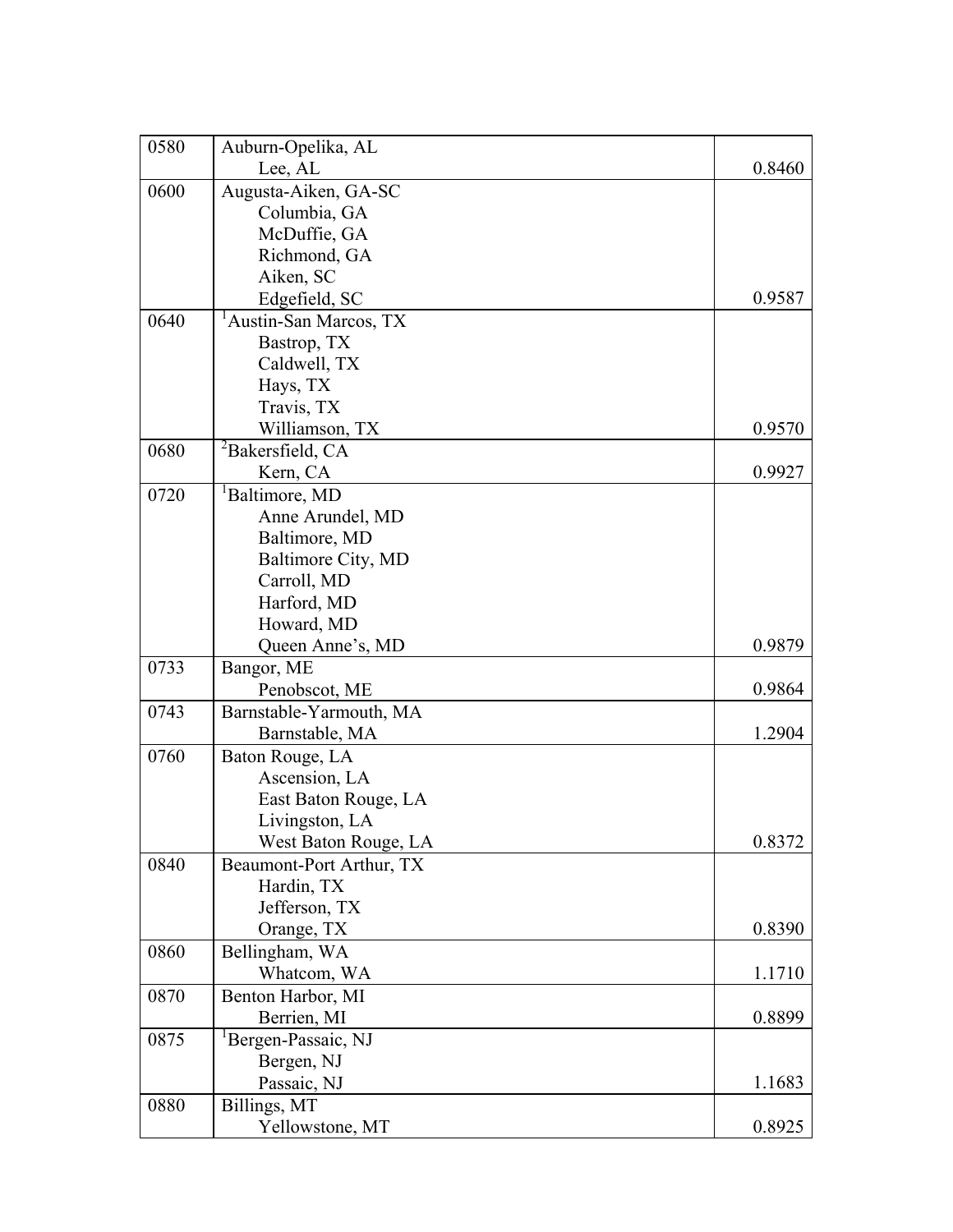| 0920 | Biloxi-Gulfport-Pascagoula, MS                   |        |
|------|--------------------------------------------------|--------|
|      | Hancock, MS                                      |        |
|      | Harrison, MS                                     |        |
|      | Jackson, MS                                      | 0.8993 |
| 0960 | ${}^{2}$ Binghamton, NY                          |        |
|      | Broome, NY                                       |        |
|      | Tioga, NY                                        | 0.8491 |
| 1000 | Birmingham, AL                                   |        |
|      | Blount, AL                                       |        |
|      | Jefferson, AL                                    |        |
|      | St. Clair, AL                                    |        |
|      | Shelby, AL                                       | 0.9175 |
| 1010 | Bismarck, ND                                     |        |
|      | Burleigh, ND                                     |        |
|      | Morton, ND                                       | 0.8001 |
| 1020 | ${}^{2}$ Bloomington, IN                         |        |
|      | Monroe, IN                                       | 0.8788 |
| 1040 | Bloomington-Normal, IL                           |        |
|      | McLean, IL                                       | 0.8796 |
| 1080 | Boise City, ID                                   |        |
|      | Ada, ID                                          |        |
|      | Canyon, ID                                       | 0.9195 |
| 1123 | Boston-Worcester-Lawrence-Lowell-Brockton, MA-NH |        |
|      | Bristol, MA                                      |        |
|      | Essex, MA                                        |        |
|      | Middlesex, MA                                    |        |
|      | Norfolk, MA                                      |        |
|      | Plymouth, MA                                     |        |
|      | Suffolk, MA                                      |        |
|      | Worcester, MA                                    |        |
|      | Hillsborough, NH                                 |        |
|      | Merrimack, NH                                    |        |
|      | Rockingham, NH                                   |        |
|      | Strafford, NH                                    | 1.1188 |
| 1125 | Boulder-Longmont, CO                             |        |
|      | Boulder, CO                                      | 1.0008 |
| 1145 | Brazoria, TX                                     |        |
|      | Brazoria, TX                                     | 0.8105 |
| 1150 | Bremerton, WA                                    |        |
|      | Kitsap, WA                                       | 1.0537 |
| 1240 | Brownsville-Harlingen-San Benito, TX             |        |
|      | Cameron, TX                                      | 1.0261 |
| 1260 | Bryan-College Station, TX                        |        |
|      | Brazos, TX                                       | 0.8983 |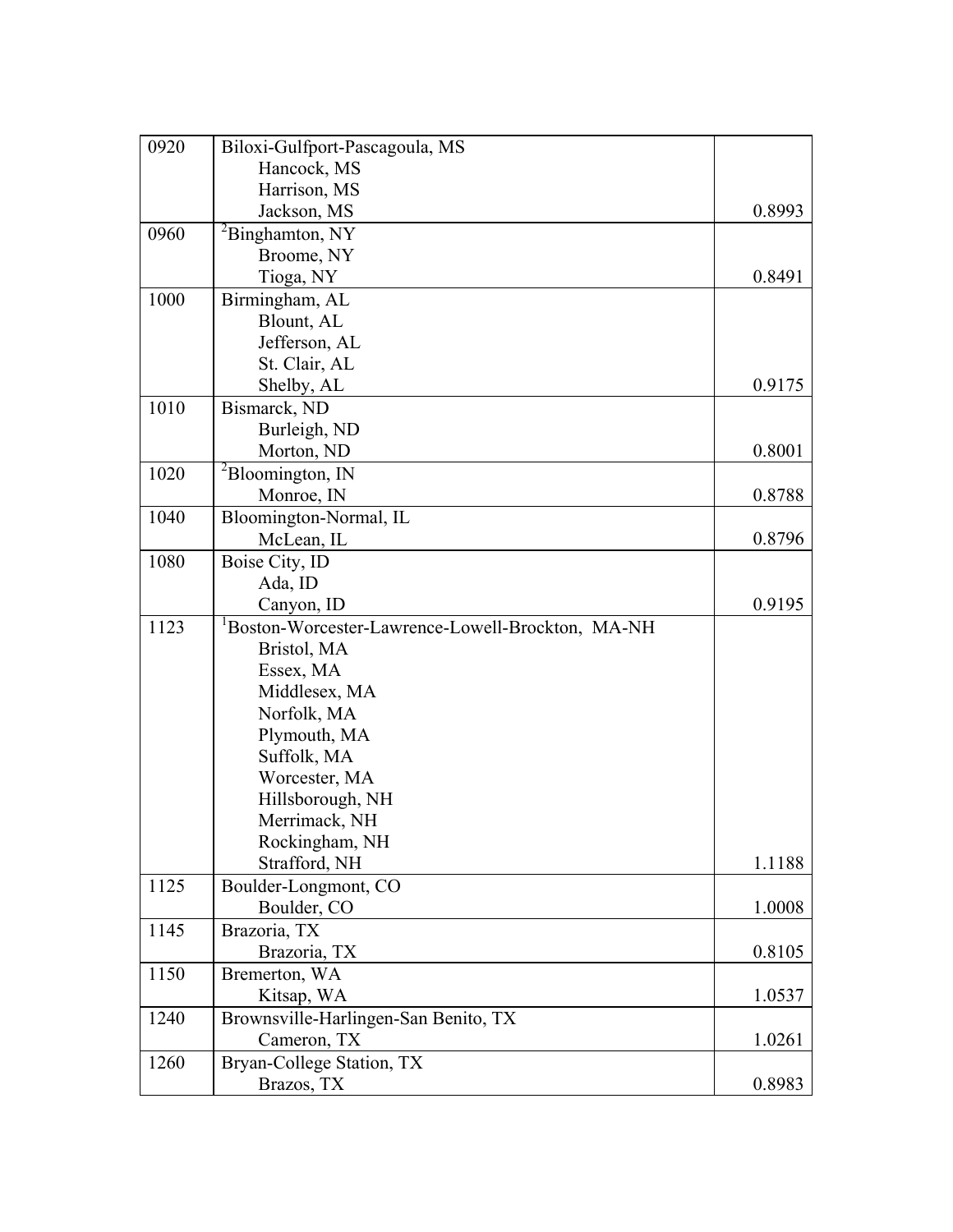| 1280 | <sup>1</sup> Buffalo-Niagara Falls, NY           |        |
|------|--------------------------------------------------|--------|
|      | Erie, NY                                         |        |
|      | Niagara, NY                                      | 0.9565 |
| 1303 | Burlington, VT                                   |        |
|      | Chittenden, VT                                   |        |
|      | Franklin, VT                                     |        |
|      | Grand Isle, VT                                   | 0.9665 |
| 1310 | Caguas, PR                                       |        |
|      | Caguas, PR                                       |        |
|      | Cayey, PR                                        |        |
|      | Cidra, PR                                        |        |
|      | Gurabo, PR                                       |        |
|      | San Lorenzo, PR                                  | 0.4184 |
| 1320 | Canton-Massillon, OH                             |        |
|      | Carroll, OH                                      |        |
|      | Stark, OH                                        | 0.9034 |
| 1350 | Casper, WY                                       |        |
|      | Natrona, WY                                      | 0.9171 |
| 1360 | Cedar Rapids, IA                                 |        |
|      | Linn, IA                                         | 0.8838 |
| 1400 | Champaign-Urbana, IL                             |        |
|      | Champaign, IL                                    | 0.9867 |
| 1440 | Charleston-North Charleston, SC                  |        |
|      | Berkeley, SC                                     |        |
|      | Charleston, SC                                   |        |
|      | Dorchester, SC                                   | 0.9294 |
| 1480 | Charleston, WV                                   |        |
|      | Kanawha, WV                                      |        |
|      | Putnam, WV                                       | 0.8845 |
| 1520 | <sup>1</sup> Charlotte-Gastonia-Rock Hill, NC-SC |        |
|      | Cabarrus, NC                                     |        |
|      | Gaston, NC                                       |        |
|      | Lincoln, NC                                      |        |
|      | Mecklenburg, NC                                  |        |
|      | Rowan, NC                                        |        |
|      | Stanly, NC                                       |        |
|      | Union, NC                                        |        |
|      | York, SC                                         | 0.9691 |
| 1540 | Charlottesville, VA                              |        |
|      | Albemarle, VA                                    |        |
|      | Charlottesville City, VA                         |        |
|      | Fluvanna, VA                                     |        |
|      | Greene, VA                                       | 0.9985 |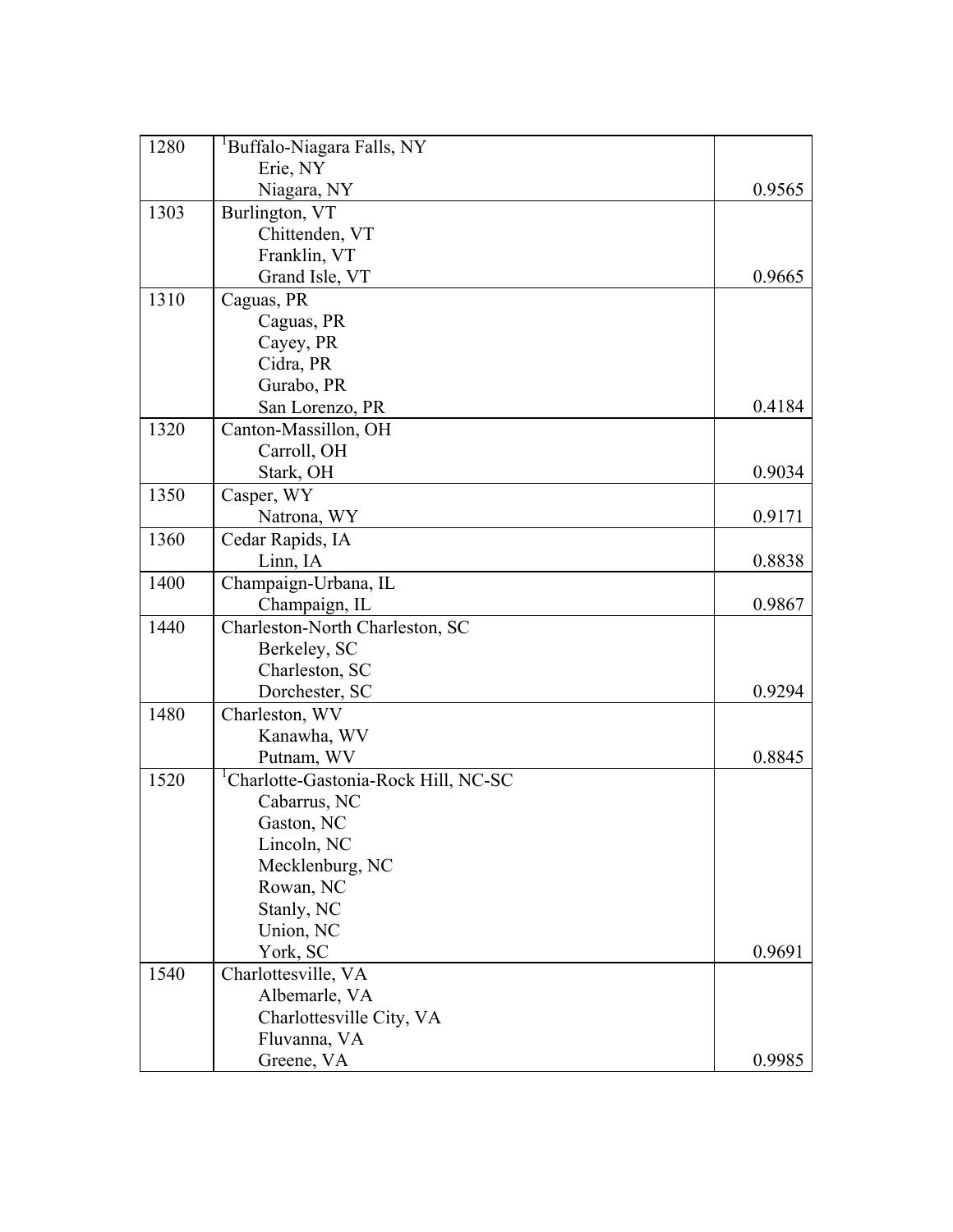| 1560 | Chattanooga, TN-GA                       |        |
|------|------------------------------------------|--------|
|      | Catoosa, GA                              |        |
|      | Dade, GA                                 |        |
|      | Walker, GA                               |        |
|      | Hamilton, TN                             |        |
|      | Marion, TN                               | 0.9049 |
| 1580 | ${}^{2}$ Cheyenne, WY                    |        |
|      | Laramie, WY                              | 0.9073 |
| 1600 | Chicago, IL                              |        |
|      | Cook, IL                                 |        |
|      | DeKalb, IL                               |        |
|      | DuPage, IL                               |        |
|      | Grundy, IL                               |        |
|      | Kane, IL                                 |        |
|      | Kendall, IL                              |        |
|      | Lake, IL                                 |        |
|      | McHenry, IL                              |        |
|      | Will, IL                                 | 1.0848 |
| 1620 | Chico-Paradise, CA                       |        |
|      | Butte, CA                                | 1.0152 |
| 1640 | <sup>1</sup> Cincinnati, OH-KY-IN        |        |
|      | Dearborn, IN                             |        |
|      | Ohio, IN                                 |        |
|      | Boone, KY                                |        |
|      | Campbell, KY                             |        |
|      | Gallatin, KY                             |        |
|      | Grant, KY                                |        |
|      | Kenton, KY                               |        |
|      | Pendleton, KY                            |        |
|      | Brown, OH                                |        |
|      | Clermont, OH                             |        |
|      | Hamilton, OH                             |        |
|      | Warren, OH                               | 0.9380 |
| 1660 | Clarksville-Hopkinsville, TN-KY          |        |
|      | Christian, KY                            |        |
|      | Montgomery, TN                           | 0.8320 |
| 1680 | <sup>1</sup> Cleveland-Lorain-Elyria, OH |        |
|      | Ashtabula, OH                            |        |
|      | Cuyahoga, OH                             |        |
|      | Geauga, OH                               |        |
|      | Lake, OH                                 |        |
|      | Lorain, OH                               |        |
|      | Medina, OH                               | 0.9632 |
| 1720 | Colorado Springs, CO                     |        |
|      | El Paso, CO                              | 0.9793 |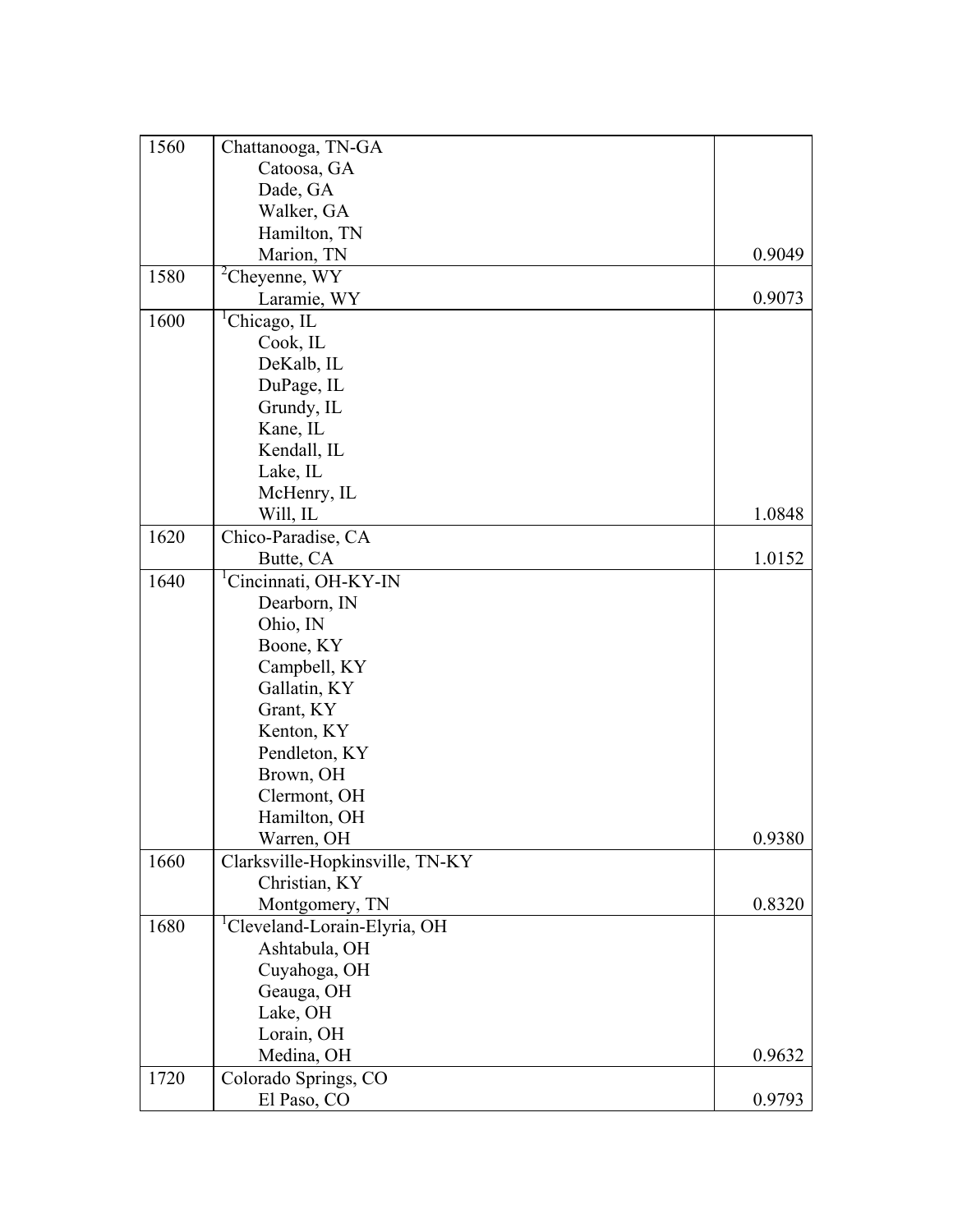| 1740 | Columbia, MO                                  |        |
|------|-----------------------------------------------|--------|
|      | Boone, MO                                     | 0.8660 |
| 1760 | Columbia, SC                                  |        |
|      | Lexington, SC                                 |        |
|      | Richland, SC                                  | 0.8866 |
| 1800 | Columbus, GA-AL                               |        |
|      | Russell, AL                                   |        |
|      | Chattahoochee, GA                             |        |
|      | Harris, GA                                    |        |
|      | Muscogee, GA                                  | 0.8659 |
| 1840 | <sup>1</sup> Columbus, OH                     |        |
|      | Delaware, OH                                  |        |
|      | Fairfield, OH                                 |        |
|      | Franklin, OH                                  |        |
|      | Licking, OH                                   |        |
|      | Madison, OH                                   |        |
|      | Pickaway, OH                                  | 0.9609 |
| 1880 | Corpus Christi, TX                            |        |
|      | Nueces, TX                                    |        |
|      | San Patricio, TX                              | 0.8486 |
| 1890 | Corvallis, OR                                 |        |
|      | Benton, OR                                    | 1.1470 |
| 1900 | <sup>2</sup> Cumberland, MD-WV (MD Hospitals) |        |
|      | Allegany, MD                                  |        |
|      | Mineral, WV                                   | 0.9088 |
| 1900 | Cumberland, MD-WV (WV Hospitals)              |        |
|      | Allegany, MD                                  |        |
|      | Mineral, WV                                   | 0.8166 |
| 1920 | <sup>1</sup> Dallas, TX                       |        |
|      | Collin, TX                                    |        |
|      | Dallas, TX                                    |        |
|      | Denton, TX                                    |        |
|      | Ellis, TX                                     |        |
|      | Henderson, TX                                 |        |
|      | Hunt, TX                                      |        |
|      | Kaufman, TX                                   |        |
|      | Rockwall, TX                                  | 0.9934 |
| 1950 | Danville, VA                                  |        |
|      | Danville City, VA                             |        |
|      | Pittsylvania, VA                              | 0.8998 |
| 1960 | Davenport-Moline-Rock Island, IA-IL           |        |
|      | Scott, IA                                     |        |
|      | Henry, IL                                     |        |
|      | Rock Island, IL                               | 0.8949 |
|      |                                               |        |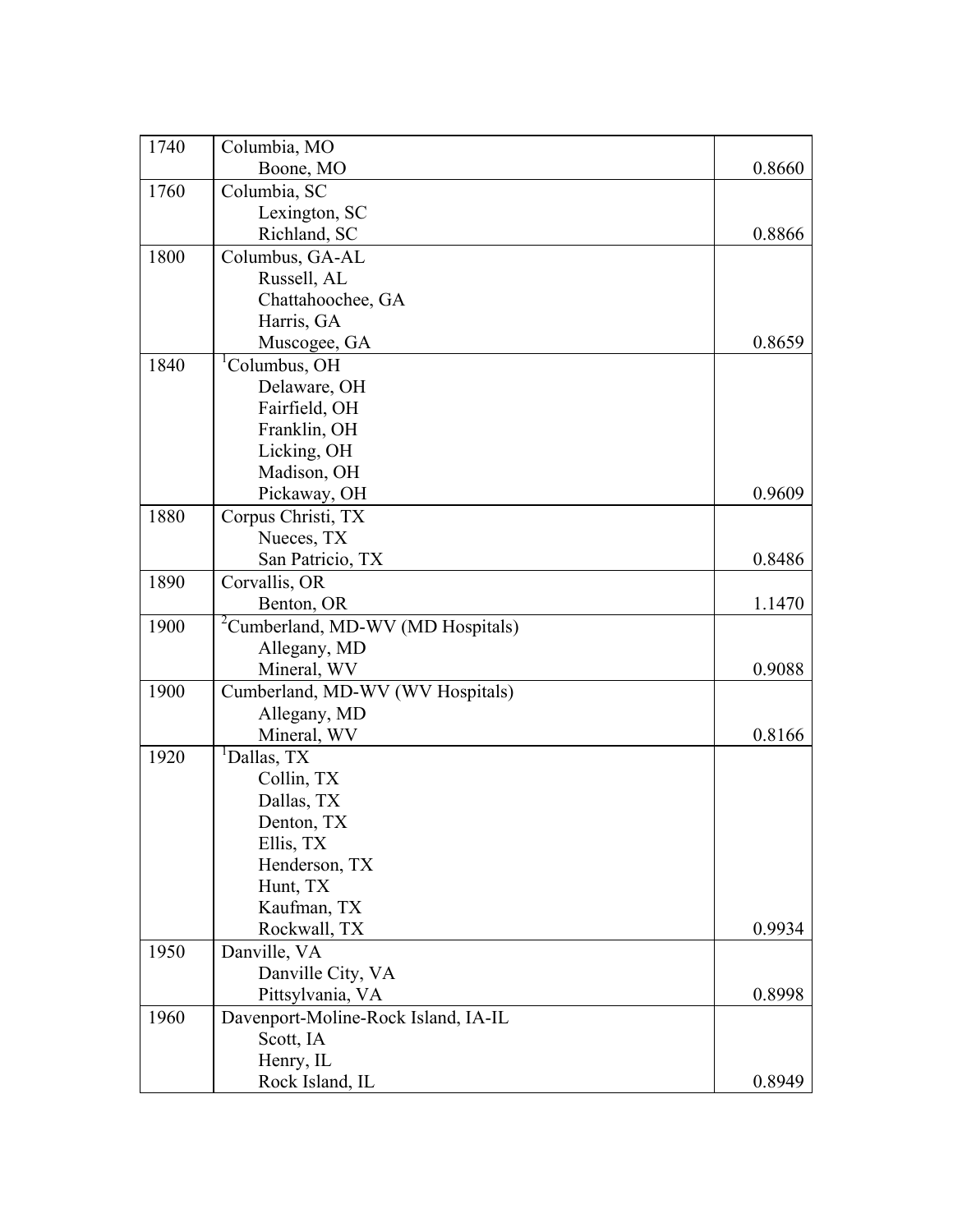| 2000 | Dayton-Springfield, OH      |        |
|------|-----------------------------|--------|
|      | Clark, OH                   |        |
|      | Greene, OH                  |        |
|      | Miami, OH                   |        |
|      | Montgomery, OH              | 0.9490 |
| 2020 | Daytona Beach, FL           |        |
|      | Flagler, FL                 |        |
|      | Volusia, FL                 | 0.9024 |
| 2030 | Decatur, AL                 |        |
|      | Lawrence, AL                |        |
|      | Morgan, AL                  | 0.8793 |
| 2040 | ${}^{2}$ Decatur, IL        |        |
|      | Macon, IL                   | 0.8221 |
| 2080 | ${}^{1}$ Denver, CO         |        |
|      | Adams, CO                   |        |
|      | Arapahoe, CO                |        |
|      | Broomfield, CO              |        |
|      | Denver, CO                  |        |
|      | Douglas, CO                 |        |
|      | Jefferson, CO               | 1.0793 |
| 2120 | Des Moines, IA              |        |
|      | Dallas, IA                  |        |
|      | Polk, IA                    |        |
|      | Warren, IA                  | 0.9069 |
| 2160 | <sup>1</sup> Detroit, MI    |        |
|      | Lapeer, MI                  |        |
|      | Macomb, MI                  |        |
|      | Monroe, MI                  |        |
|      | Oakland, MI                 |        |
|      | St. Clair, MI               |        |
|      | Wayne, MI                   | 1.0060 |
| 2180 | Dothan, AL                  |        |
|      | Dale, AL                    |        |
|      | Houston, AL                 | 0.7734 |
| 2190 | Dover, DE                   |        |
|      | Kent, DE                    | 0.9765 |
| 2200 | Dubuque, IA                 |        |
|      | Dubuque, IA                 | 0.8850 |
| 2240 | Duluth-Superior, MN-WI      |        |
|      | St. Louis, MN               |        |
|      | Douglas, WI                 | 1.0130 |
| 2281 | Dutchess County, NY         |        |
|      | Dutchess, NY                | 1.0890 |
| 2290 | <sup>2</sup> Eau Claire, WI |        |
|      | Chippewa, WI                |        |
|      | Eau Claire, WI              | 0.9266 |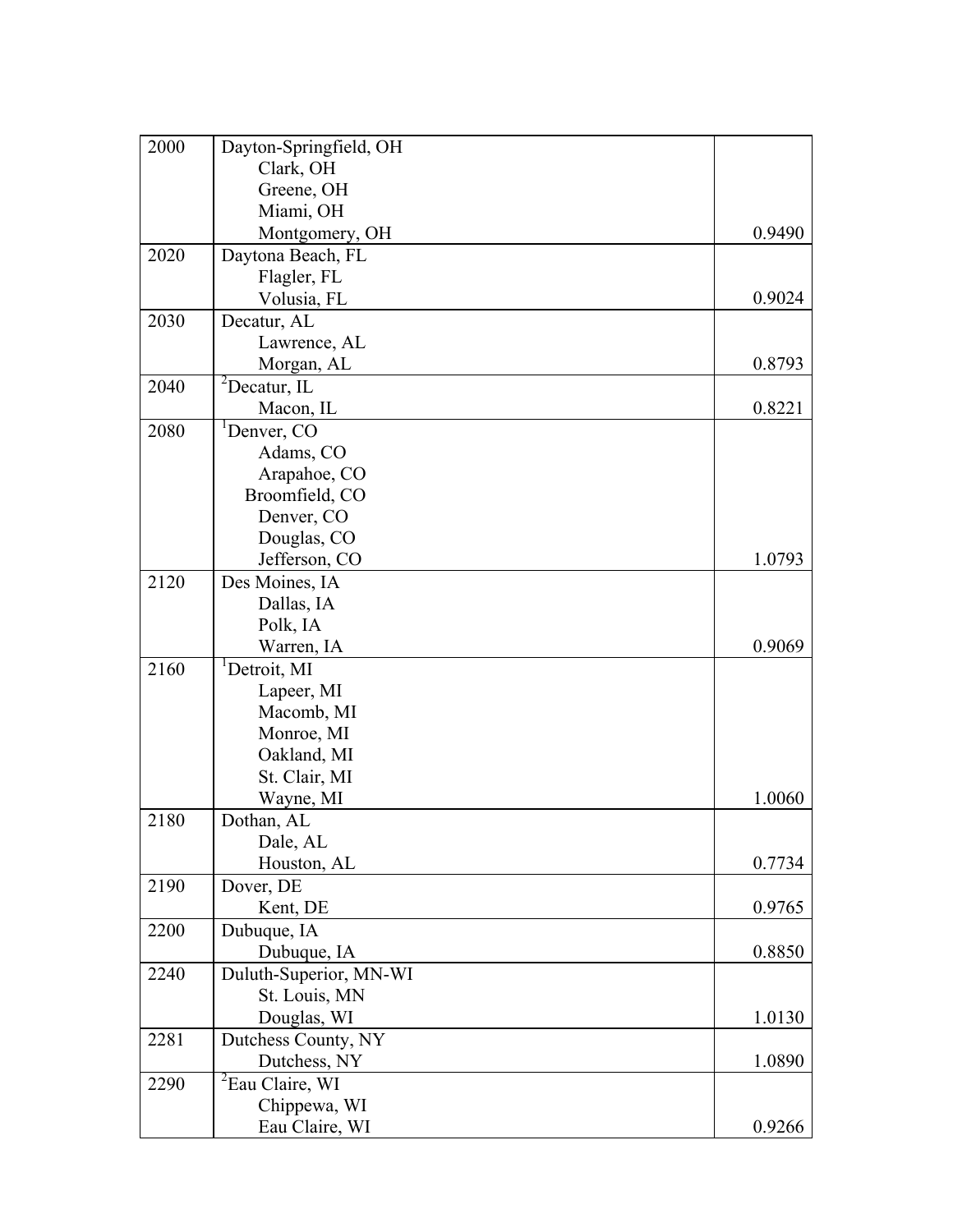| 2320 | El Paso, TX                                             |        |
|------|---------------------------------------------------------|--------|
|      | El Paso, TX                                             | 0.9159 |
| 2330 | Elkhart-Goshen, IN                                      |        |
|      | Elkhart, IN                                             | 0.9744 |
| 2335 | ${}^{2}$ Elmira, NY                                     |        |
|      | Chemung, NY                                             | 0.8491 |
| 2340 | Enid, OK                                                |        |
|      | Garfield, OK                                            | 0.8524 |
| 2360 | Erie, PA                                                |        |
|      | Erie, PA                                                | 0.8566 |
| 2400 | Eugene-Springfield, OR                                  |        |
|      | Lane, OR                                                | 1.1410 |
| 2440 | <sup>2</sup> Evansville-Henderson, IN-KY (IN Hospitals) |        |
|      | Posey, IN                                               |        |
|      | Vanderburgh, IN                                         |        |
|      | Warrick, IN                                             |        |
|      | Henderson, KY                                           | 0.8788 |
| 2440 | Evansville-Henderson, IN-KY (KY Hospitals)              |        |
|      | Posey, IN                                               |        |
|      | Vanderburgh, IN                                         |        |
|      | Warrick, IN                                             |        |
|      | Henderson, KY                                           | 0.8395 |
| 2520 | Fargo-Moorhead, ND-MN                                   |        |
|      | Clay, MN                                                |        |
|      | Cass, ND                                                | 0.9758 |
| 2560 | Fayetteville, NC                                        |        |
|      | Cumberland, NC                                          | 0.8950 |
| 2580 | Fayetteville-Springdale-Rogers, AR                      |        |
|      | Benton, AR                                              |        |
|      | Washington, AR                                          | 0.8362 |
| 2620 | Flagstaff, AZ-UT                                        |        |
|      | Coconino, AZ                                            |        |
|      | Kane, UT                                                | 1.1287 |
| 2640 | Flint, MI                                               |        |
|      | Genesee, MI                                             | 1.0814 |
| 2650 | Florence, AL                                            |        |
|      | Colbert, AL                                             |        |
|      | Lauderdale, AL                                          | 0.7766 |
| 2655 | Florence, SC                                            |        |
|      | Florence, SC                                            | 0.8673 |
| 2670 | Fort Collins-Loveland, CO                               |        |
|      | Larimer, CO                                             | 1.0096 |
| 2680 | <sup>1</sup> Ft. Lauderdale, FL                         |        |
|      | Broward, FL                                             | 1.0436 |
| 2700 | Fort Myers-Cape Coral, FL                               |        |
|      | Lee, FL                                                 | 0.9776 |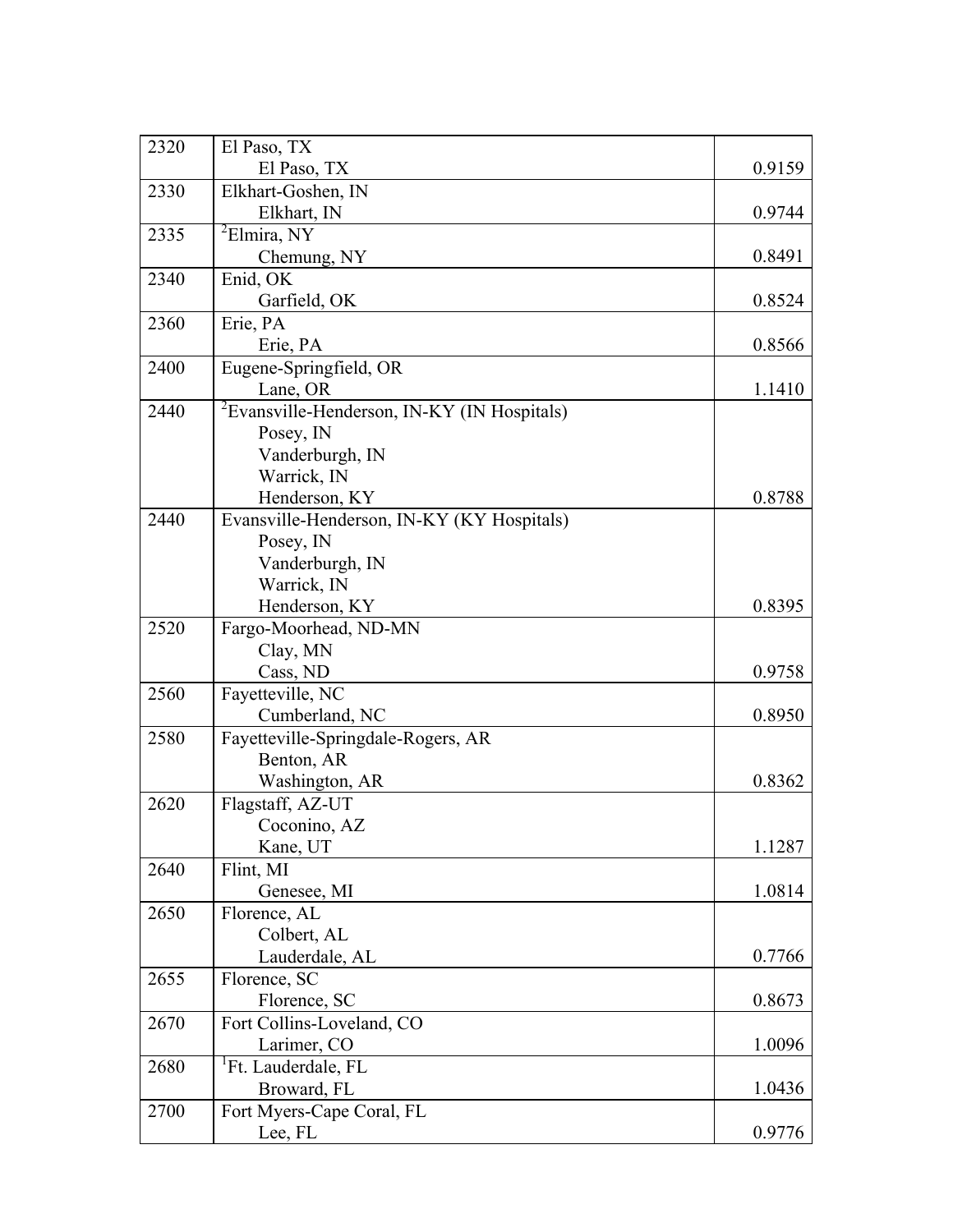| 2710 | Fort Pierce-Port St. Lucie, FL                 |        |
|------|------------------------------------------------|--------|
|      | Martin, FL                                     |        |
|      | St. Lucie, FL                                  | 1.0083 |
| 2720 | Fort Smith, AR-OK                              |        |
|      | Crawford, AR                                   |        |
|      | Sebastian, AR                                  |        |
|      | Sequoyah, OK                                   | 0.8390 |
| 2750 | Fort Walton Beach, FL                          |        |
|      | Okaloosa, FL                                   | 0.8930 |
| 2760 | Fort Wayne, IN                                 |        |
|      | Adams, IN                                      |        |
|      | Allen, IN                                      |        |
|      | De Kalb, IN                                    |        |
|      | Huntington, IN                                 |        |
|      | Wells, IN                                      |        |
|      | Whitley, IN                                    | 0.9546 |
| 2800 | <sup>1</sup> Forth Worth-Arlington, TX         |        |
|      | Hood, TX                                       |        |
|      | Johnson, TX                                    |        |
|      | Parker, TX                                     |        |
|      | Tarrant, TX                                    | 0.9321 |
| 2840 | Fresno, CA                                     |        |
|      | Fresno, CA                                     |        |
|      | Madera, CA                                     | 1.0101 |
| 2880 | Gadsden, AL                                    |        |
|      | Etowah, AL                                     | 0.8195 |
| 2900 | Gainesville, FL                                |        |
|      | Alachua, FL                                    | 0.9653 |
| 2920 | Galveston-Texas City, TX                       |        |
|      | Galveston, TX                                  | 0.9242 |
| 2960 | Gary, IN                                       |        |
|      | Lake, IN                                       |        |
|      | Porter, IN                                     | 0.9372 |
| 2975 | <sup>2</sup> Glens Falls, NY                   |        |
|      | Warren, NY                                     |        |
|      | Washington, NY                                 | 0.8491 |
| 2980 | Goldsboro, NC                                  |        |
|      | Wayne, NC                                      | 0.8587 |
| 2985 | Grand Forks, ND-MN (ND Hospitals)              |        |
|      | Polk, MN                                       |        |
|      | Grand Forks, ND                                | 0.8601 |
| 2985 | <sup>2</sup> Grand Forks, ND-MN (MN Hospitals) |        |
|      | Polk, MN                                       |        |
|      | Grand Forks, ND                                | 0.9307 |
| 2995 | Grand Junction, CO                             |        |
|      | Mesa, CO                                       | 0.9881 |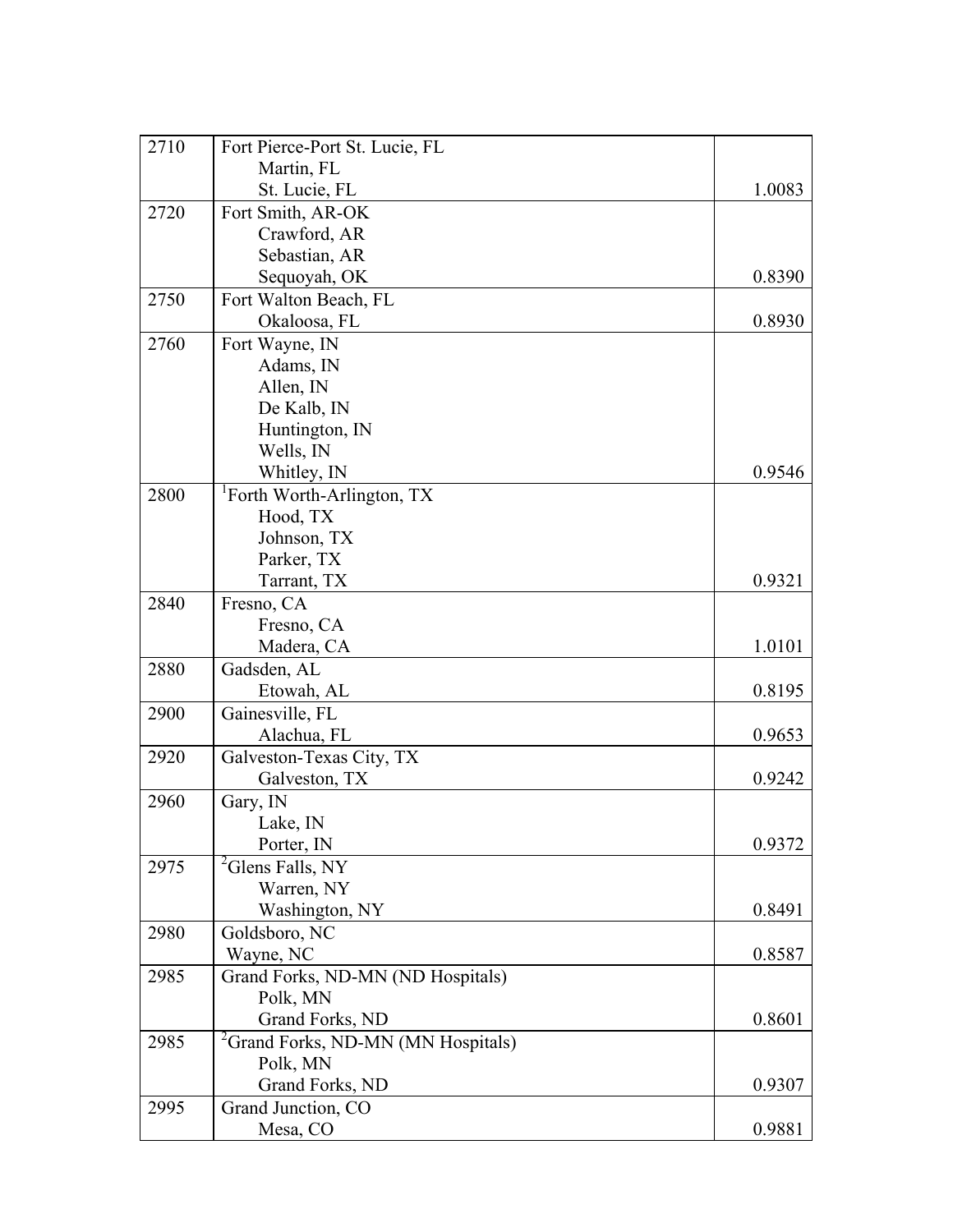| 3000 | <sup>1</sup> Grand Rapids-Muskegon-Holland, MI       |        |
|------|------------------------------------------------------|--------|
|      | Allegan, MI                                          |        |
|      | Kent, MI                                             |        |
|      | Muskegon, MI                                         |        |
|      | Ottawa, MI                                           | 0.9430 |
| 3040 | Great Falls, MT                                      |        |
|      | Cascade, MT                                          | 0.8882 |
| 3060 | Greeley, CO                                          |        |
|      | Weld, CO                                             | 0.9415 |
| 3080 | Green Bay, WI                                        |        |
|      | Brown, WI                                            | 0.9479 |
| 3120 | <sup>1</sup> Greensboro-Winston-Salem-High Point, NC |        |
|      | Alamance, NC                                         |        |
|      | Davidson, NC                                         |        |
|      | Davie, NC                                            |        |
|      | Forsyth, NC                                          |        |
|      | Guilford, NC                                         |        |
|      | Randolph, NC                                         |        |
|      | Stokes, NC                                           |        |
|      | Yadkin, NC                                           | 0.9129 |
| 3150 | Greenville, NC                                       |        |
|      | Pitt, NC                                             | 0.9129 |
| 3160 | Greenville-Spartanburg-Anderson, SC                  |        |
|      | Anderson, SC                                         |        |
|      | Cherokee, SC                                         |        |
|      | Greenville, SC                                       |        |
|      | Pickens, SC                                          |        |
|      | Spartanburg, SC                                      | 0.9297 |
| 3180 | Hagerstown, MD                                       |        |
|      | Washington, MD                                       | 0.9135 |
| 3200 | Hamilton-Middletown, OH                              |        |
|      | Butler, OH                                           | 0.9176 |
| 3240 | Harrisburg-Lebanon-Carlisle, PA                      |        |
|      | Cumberland, PA                                       |        |
|      | Dauphin, PA                                          |        |
|      | Lebanon, PA                                          |        |
|      | Perry, PA                                            | 0.9127 |
| 3283 | <sup>1,2</sup> Hartford, CT                          |        |
|      | Hartford, CT                                         |        |
|      | Litchfield, CT                                       |        |
|      | Middlesex, CT                                        |        |
|      | Tolland, CT                                          | 1.2134 |
| 3285 | <sup>2</sup> Hattiesburg, MS                         |        |
|      | Forrest, MS                                          |        |
|      | Lamar, MS                                            | 0.7762 |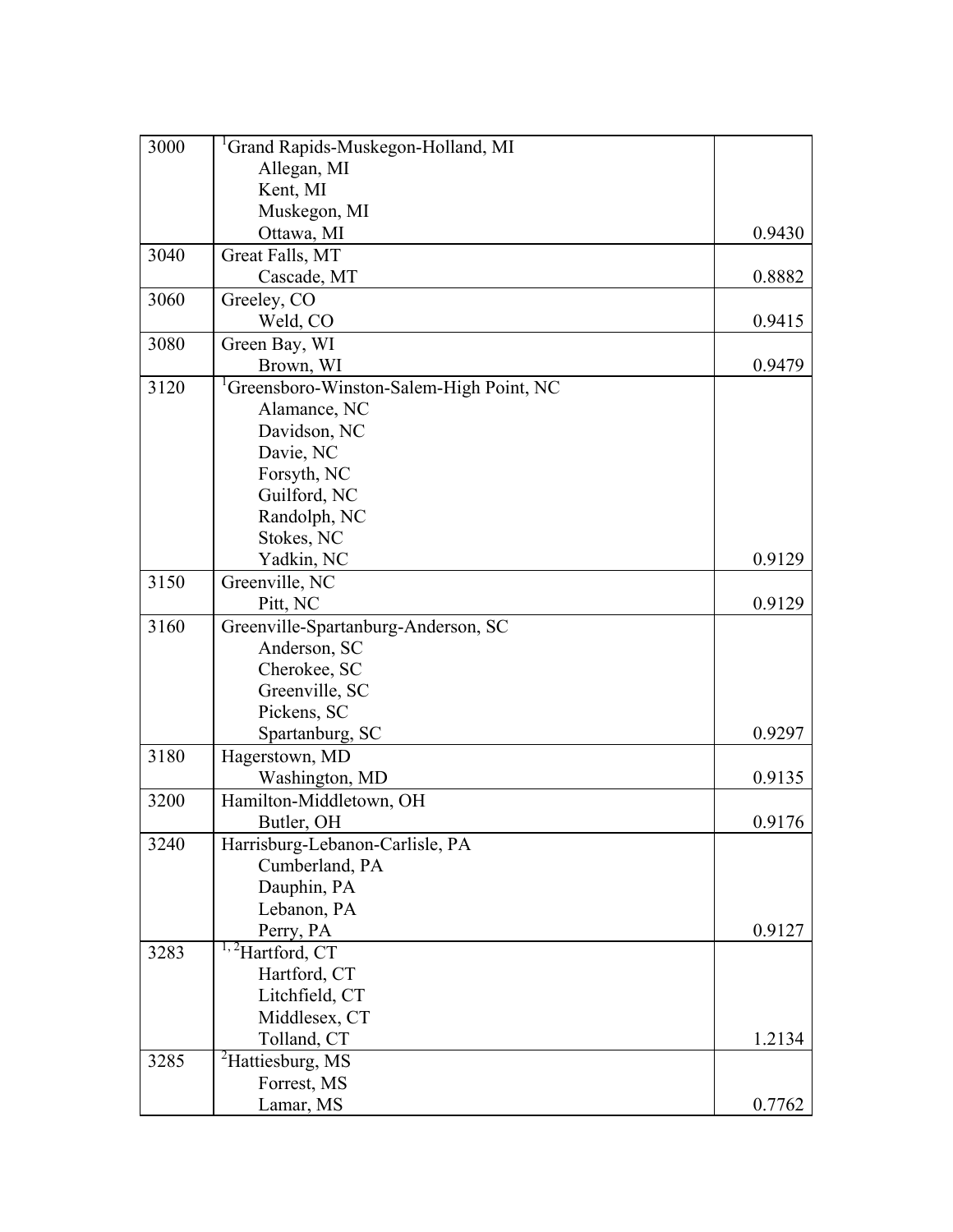| 3290 | Hickory-Morganton-Lenoir, NC  |        |
|------|-------------------------------|--------|
|      | Alexander, NC                 |        |
|      | Burke, NC                     |        |
|      | Caldwell, NC                  |        |
|      | Catawba, NC                   | 0.9205 |
| 3320 | Honolulu, HI                  |        |
|      | Honolulu, HI                  | 1.1071 |
| 3350 | Houma, LA                     |        |
|      | Lafourche, LA                 |        |
|      | Terrebonne, LA                | 0.7740 |
| 3360 | <sup>1</sup> Houston, TX      |        |
|      | Chambers, TX                  |        |
|      | Fort Bend, TX                 |        |
|      | Harris, TX                    |        |
|      | Liberty, TX                   |        |
|      | Montgomery, TX                |        |
|      | Waller, TX                    | 0.9794 |
| 3400 | Huntington-Ashland, WV-KY-OH  |        |
|      | Boyd, KY                      |        |
|      | Carter, KY                    |        |
|      | Greenup, KY                   |        |
|      | Lawrence, OH                  |        |
|      | Cabell, WV                    |        |
|      | Wayne, WV                     | 0.9556 |
| 3440 | Huntsville, AL                |        |
|      | Limestone, AL                 |        |
|      | Madison, AL                   | 0.9208 |
| 3480 | <sup>1</sup> Indianapolis, IN |        |
|      | Boone, IN                     |        |
|      | Hamilton, IN                  |        |
|      | Hancock, IN                   |        |
|      | Hendricks, IN                 |        |
|      | Johnson, IN                   |        |
|      | Madison, IN                   |        |
|      | Marion, IN                    |        |
|      | Morgan, IN                    |        |
|      | Shelby, IN                    | 0.9875 |
| 3500 | Iowa City, IA                 |        |
|      | Johnson, IA                   | 0.9510 |
| 3520 | Jackson, MI                   |        |
|      | Jackson, MI                   | 0.8950 |
| 3560 | Jackson, MS                   |        |
|      | Hinds, MS                     |        |
|      | Madison, MS                   |        |
|      | Rankin, MS                    | 0.8355 |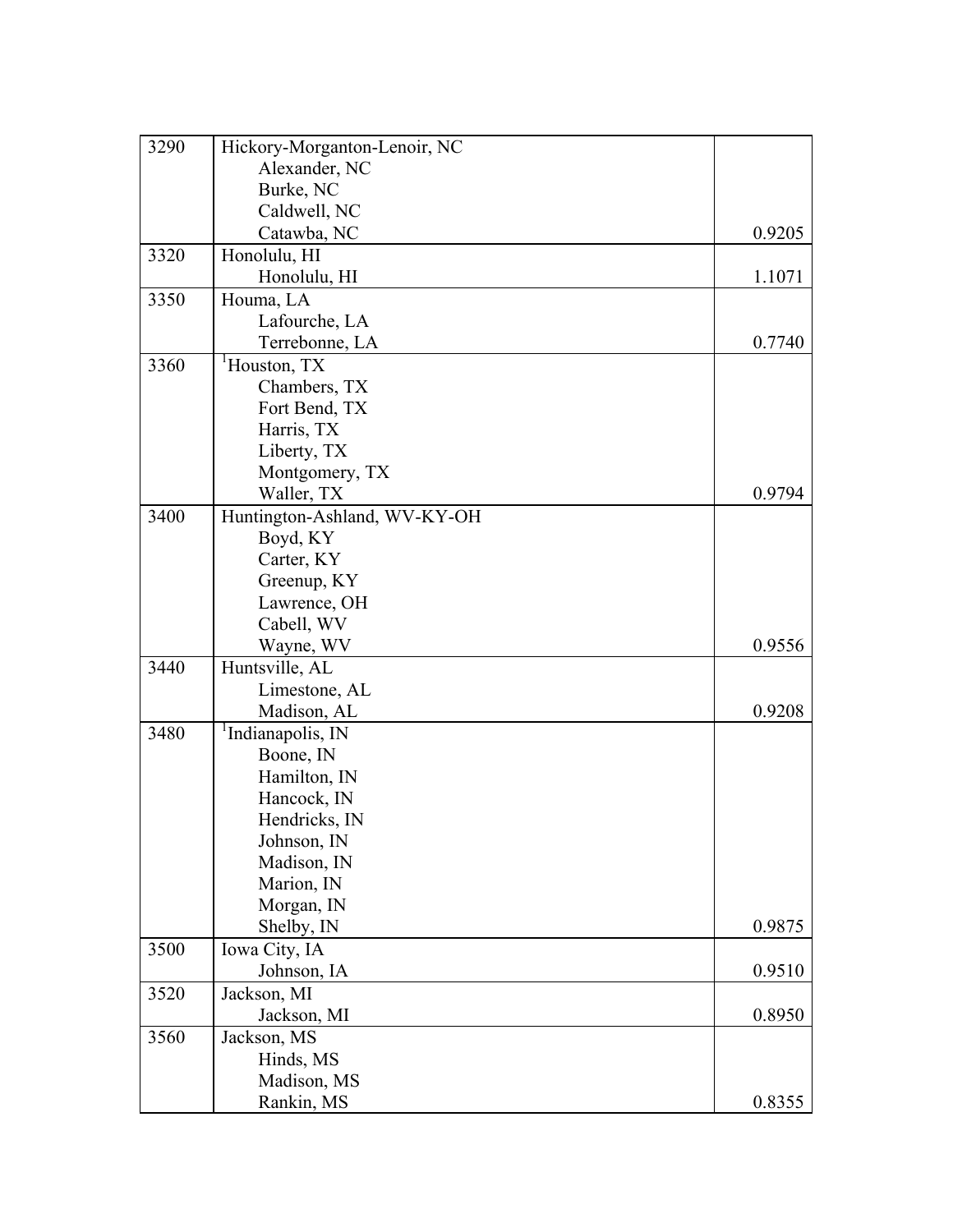| 3580 | Jackson, TN                                                       |        |
|------|-------------------------------------------------------------------|--------|
|      | Madison, TN                                                       |        |
|      | Chester, TN                                                       | 0.8948 |
| 3600 | <sup>1</sup> Jacksonville, FL                                     |        |
|      | Clay, FL                                                          |        |
|      | Duval, FL                                                         |        |
|      | Nassau, FL                                                        |        |
|      | St. Johns, FL                                                     | 0.9490 |
| 3605 | Jacksonville, NC                                                  |        |
|      | Onslow, NC                                                        | 0.8510 |
| 3610 | $2$ Jamestown, NY                                                 |        |
|      | Chautauqua, NY                                                    | 0.8491 |
| 3620 | <sup>2</sup> Janesville-Beloit, WI                                |        |
|      | Rock, WI                                                          | 0.9266 |
| 3640 | Jersey City, NJ                                                   |        |
|      | Hudson, NJ                                                        | 1.1070 |
| 3660 | Johnson City-Kingsport-Bristol, TN-VA (TN Hospitals)              |        |
|      | Carter, TN                                                        |        |
|      | Hawkins, TN                                                       |        |
|      | Sullivan, TN                                                      |        |
|      | Unicoi, TN                                                        |        |
|      | Washington, TN                                                    |        |
|      | Bristol City, VA                                                  |        |
|      | Scott, VA                                                         |        |
|      | Washington, VA                                                    | 0.8223 |
| 3660 | <sup>2</sup> Johnson City-Kingsport-Bristol, TN-VA (VA Hospitals) |        |
|      | Carter, TN                                                        |        |
|      | Hawkins, TN                                                       |        |
|      | Sullivan, TN                                                      |        |
|      | Unicoi, TN                                                        |        |
|      | Washington, TN                                                    |        |
|      | <b>Bristol City, VA</b>                                           |        |
|      | Scott, VA                                                         |        |
|      | Washington, VA                                                    | 0.8464 |
| 3680 | $2$ Johnstown, PA                                                 |        |
|      | Cambria, PA                                                       |        |
|      | Somerset, PA                                                      | 0.8344 |
| 3700 | Jonesboro, AR                                                     |        |
|      | Craighead, AR                                                     | 0.7777 |
| 3710 | Joplin, MO                                                        |        |
|      | Jasper, MO                                                        |        |
|      | Newton, MO                                                        | 0.8646 |
| 3720 | Kalamazoo-Battlecreek, MI                                         |        |
|      | Calhoun, MI                                                       |        |
|      | Kalamazoo, MI                                                     |        |
|      | Van Buren, MI                                                     | 1.0458 |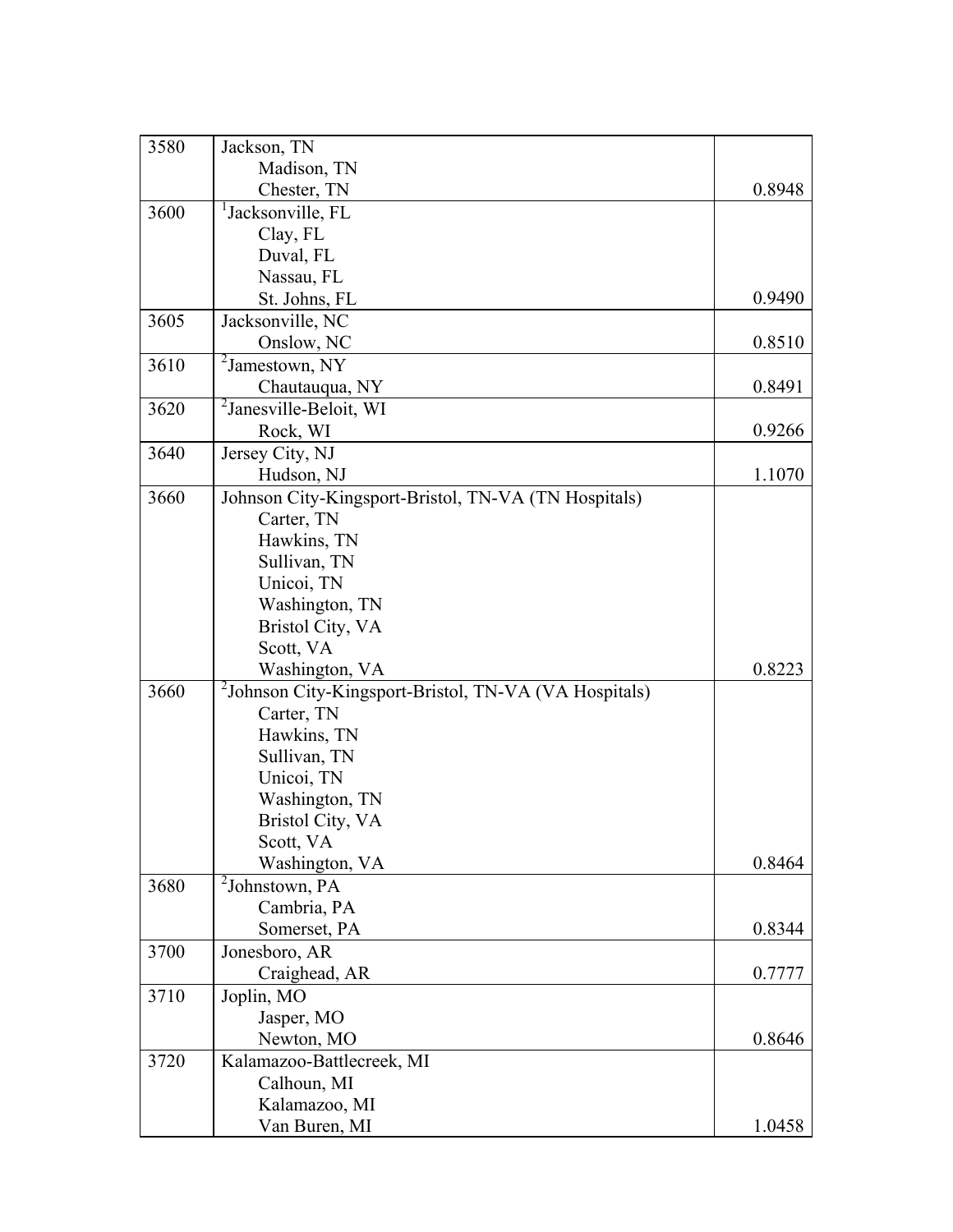| 3740 | Kankakee, IL                    |        |
|------|---------------------------------|--------|
|      | Kankakee, IL                    | 1.0377 |
| 3760 | <sup>1</sup> Kansas City, KS-MO |        |
|      | Johnson, KS                     |        |
|      | Leavenworth, KS                 |        |
|      | Miami, KS                       |        |
|      | Wyandotte, KS                   |        |
|      | Cass, MO                        |        |
|      | Clay, MO                        |        |
|      | Clinton, MO                     |        |
|      | Jackson, MO                     |        |
|      | Lafayette, MO                   |        |
|      | Platte, MO                      |        |
|      | Ray, MO                         | 0.9675 |
| 3800 | Kenosha, WI                     |        |
|      | Kenosha, WI                     | 0.9721 |
| 3810 | Killeen-Temple, TX              |        |
|      | Bell, TX                        |        |
|      | Coryell, TX                     | 0.9122 |
| 3840 | Knoxville, TN                   |        |
|      | Anderson, TN                    |        |
|      | Blount, TN                      |        |
|      | Knox, TN                        |        |
|      | Loudon, TN                      |        |
|      | Sevier, TN                      |        |
|      | Union, TN                       | 0.8784 |
| 3850 | Kokomo, IN                      |        |
|      | Howard, IN                      |        |
|      | Tipton, IN                      | 0.9008 |
| 3870 | <sup>2</sup> La Crosse, WI-MN   |        |
|      | Houston, MN                     |        |
|      | La Crosse, WI                   | 0.9266 |
| 3880 | Lafayette, LA                   |        |
|      | Acadia, LA                      |        |
|      | Lafayette, LA                   |        |
|      | St. Landry, LA                  |        |
|      | St. Martin, LA                  | 0.8191 |
| 3920 | ${}^{2}$ Lafayette, IN          |        |
|      | Clinton, IN                     |        |
|      | Tippecanoe, IN                  | 0.8788 |
| 3960 | Lake Charles, LA                |        |
|      | Calcasieu, LA                   | 0.7809 |
| 3980 | Lakeland-Winter Haven, FL       |        |
|      | Polk, FL                        | 0.8823 |
| 4000 | Lancaster, PA                   |        |
|      | Lancaster, PA                   | 0.9244 |
|      |                                 |        |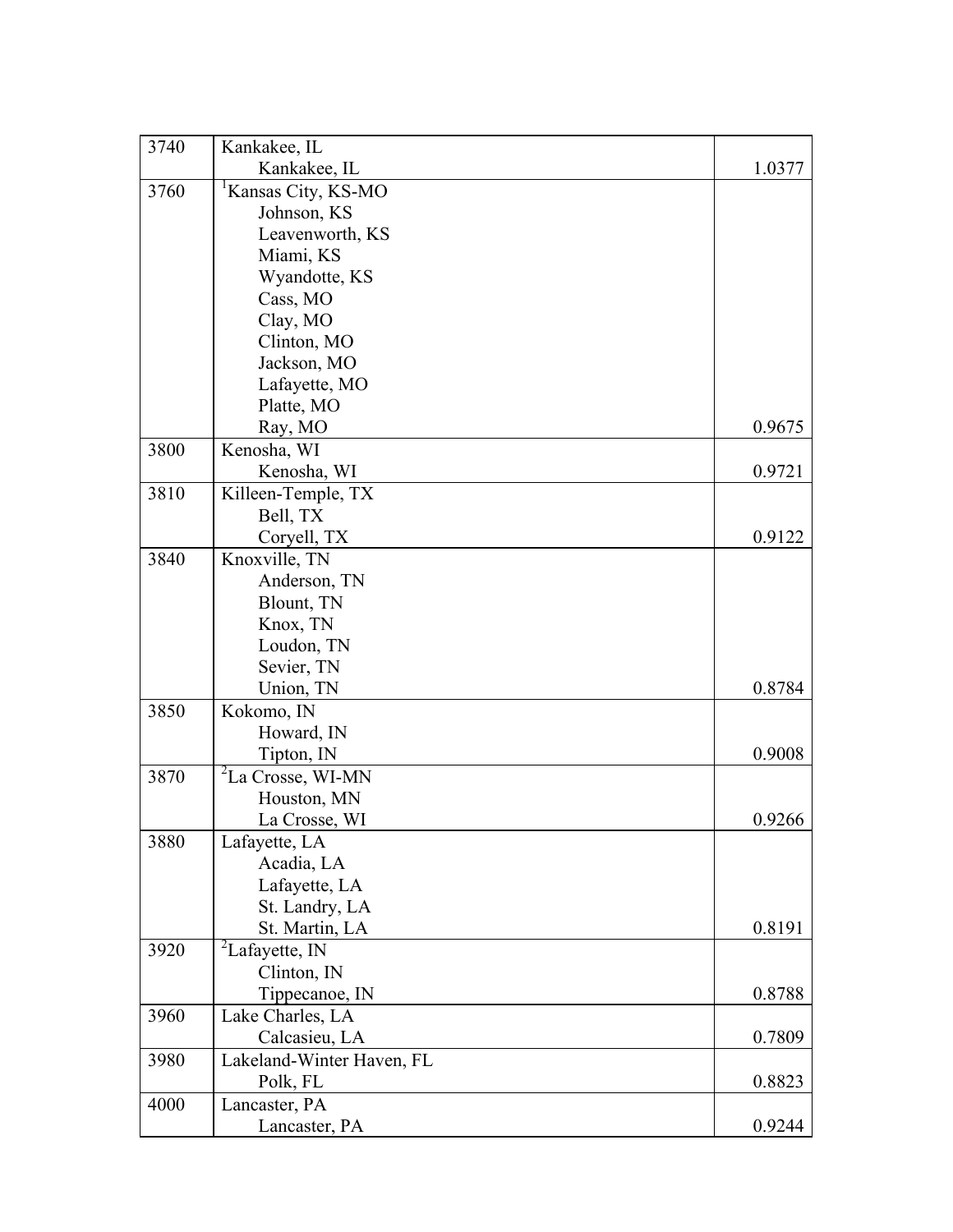| 4040 | Lansing-East Lansing, MI          |        |
|------|-----------------------------------|--------|
|      | Clinton, MI                       |        |
|      | Eaton, MI                         |        |
|      | Ingham, MI                        | 0.9675 |
| 4080 | Laredo, TX                        |        |
|      | Webb, TX                          | 0.8059 |
| 4100 | Las Cruces, NM                    |        |
|      | Dona Ana, NM                      | 0.8653 |
| 4120 | <sup>1</sup> Las Vegas, NV-AZ     |        |
|      | Mohave, AZ                        |        |
|      | Clark, NV                         |        |
|      | Nye, NV                           | 1.1481 |
| 4150 | <sup>2</sup> Lawrence, KS         |        |
|      | Douglas, KS                       | 0.8041 |
| 4200 | Lawton, OK                        |        |
|      | Comanche, OK                      | 0.8234 |
| 4243 | Lewiston-Auburn, ME               |        |
|      | Androscoggin, ME                  | 0.9345 |
| 4280 | Lexington, KY                     |        |
|      | Bourbon, KY                       |        |
|      | Clark, KY                         |        |
|      | Fayette, KY                       |        |
|      | Jessamine, KY                     |        |
|      | Madison, KY                       |        |
|      | Scott, KY                         |        |
|      | Woodford, KY                      | 0.8650 |
| 4320 | Lima, OH                          |        |
|      | Allen, OH                         |        |
|      | Auglaize, OH                      | 0.9483 |
| 4360 | Lincoln, NE                       |        |
|      | Lancaster, NE                     | 0.9992 |
| 4400 | Little Rock-North Little Rock, AR |        |
|      | Faulkner, AR                      |        |
|      | Lonoke, AR                        |        |
|      | Pulaski, AR                       |        |
|      | Saline, AR                        | 0.8887 |
| 4420 | Longview-Marshall, TX             |        |
|      | Gregg, TX                         |        |
|      | Harrison, TX                      |        |
|      | Upshur, TX                        | 0.9076 |
| 4480 | Los Angeles-Long Beach, CA        |        |
|      | Los Angeles, CA                   | 1.1790 |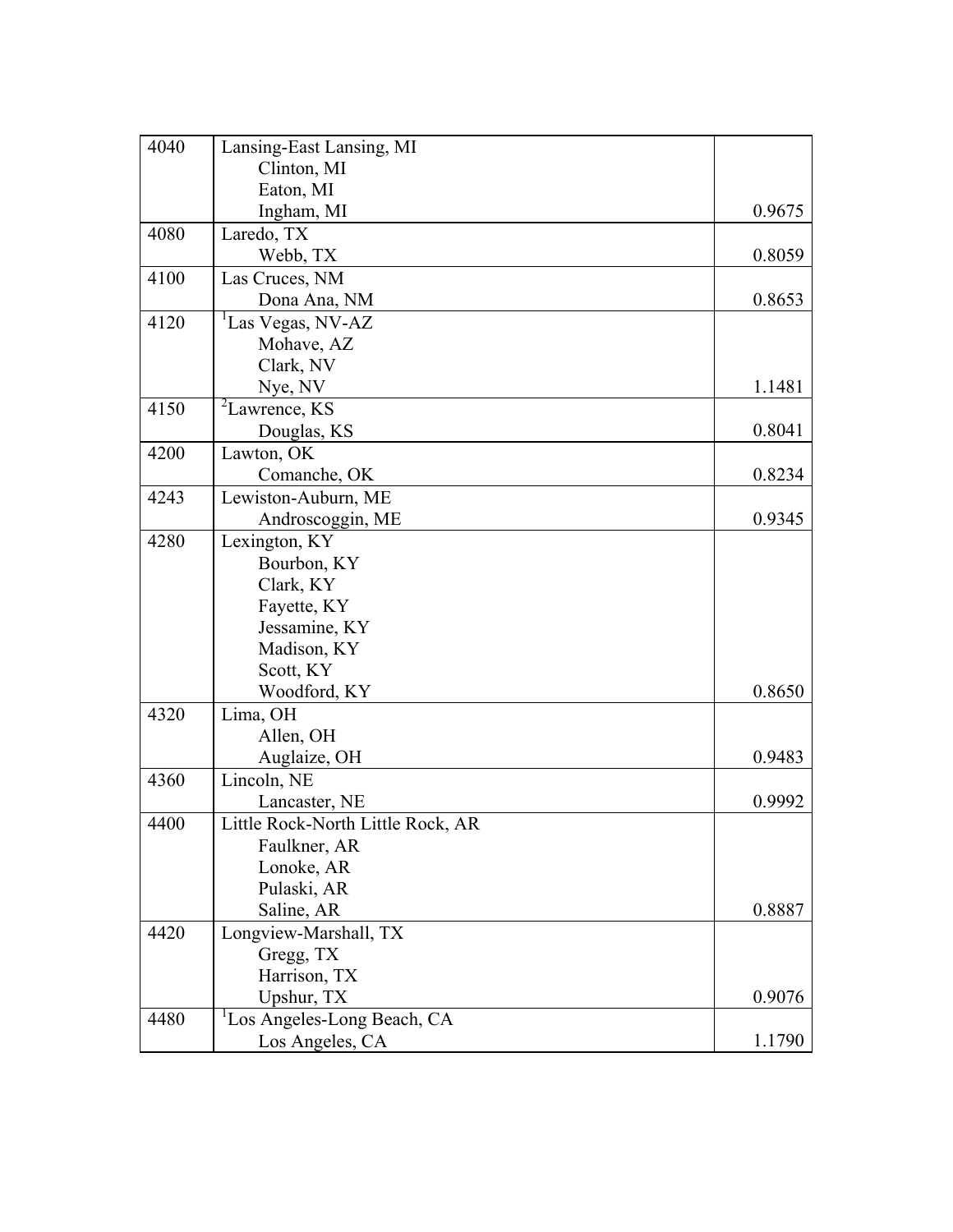| 4520 | <sup>1</sup> Louisville, KY-IN    |        |
|------|-----------------------------------|--------|
|      | Clark, IN                         |        |
|      | Floyd, IN                         |        |
|      | Harrison, IN                      |        |
|      | Scott, IN                         |        |
|      | Bullitt, KY                       |        |
|      | Jefferson, KY                     |        |
|      | Oldham, KY                        | 0.9205 |
| 4600 | Lubbock, TX                       |        |
|      | Lubbock, TX                       | 0.8238 |
| 4640 | Lynchburg, VA                     |        |
|      | Amherst, VA                       |        |
|      | Bedford, VA                       |        |
|      | Bedford City, VA                  |        |
|      | Campbell, VA                      |        |
|      | Lynchburg City, VA                | 0.9097 |
| 4680 | Macon, GA                         |        |
|      | Bibb, GA                          |        |
|      | Houston, GA                       |        |
|      | Jones, GA                         |        |
|      | Peach, GA                         |        |
|      | Twiggs, GA                        | 0.8939 |
| 4720 | Madison, WI                       |        |
|      | Dane, WI                          | 1.0222 |
| 4800 | <sup>2</sup> Mansfield, OH        |        |
|      | Crawford, OH                      |        |
|      | Richland, OH                      | 0.8784 |
| 4840 | Mayaguez, PR                      |        |
|      |                                   |        |
|      | Anasco, PR<br>Cabo Rojo, PR       |        |
|      |                                   |        |
|      | Hormigueros, PR                   |        |
|      | Mayaguez, PR                      |        |
|      | Sabana Grande, PR                 |        |
|      | San German, PR                    | 0.4776 |
| 4880 | McAllen-Edinburg-Mission, TX      |        |
|      | Hidalgo, TX                       | 0.8347 |
| 4890 | Medford-Ashland, OR               |        |
|      | Jackson, OR                       | 1.0729 |
| 4900 | Melbourne-Titusville-Palm Bay, FL |        |
|      | Brevard, Fl                       | 0.9736 |
| 4920 | <sup>1</sup> Memphis, TN-AR-MS    |        |
|      | Crittenden, AR                    |        |
|      | DeSoto, MS                        |        |
|      | Fayette, TN                       |        |
|      | Shelby, TN                        |        |
|      | Tipton, TN                        | 0.8973 |
|      |                                   |        |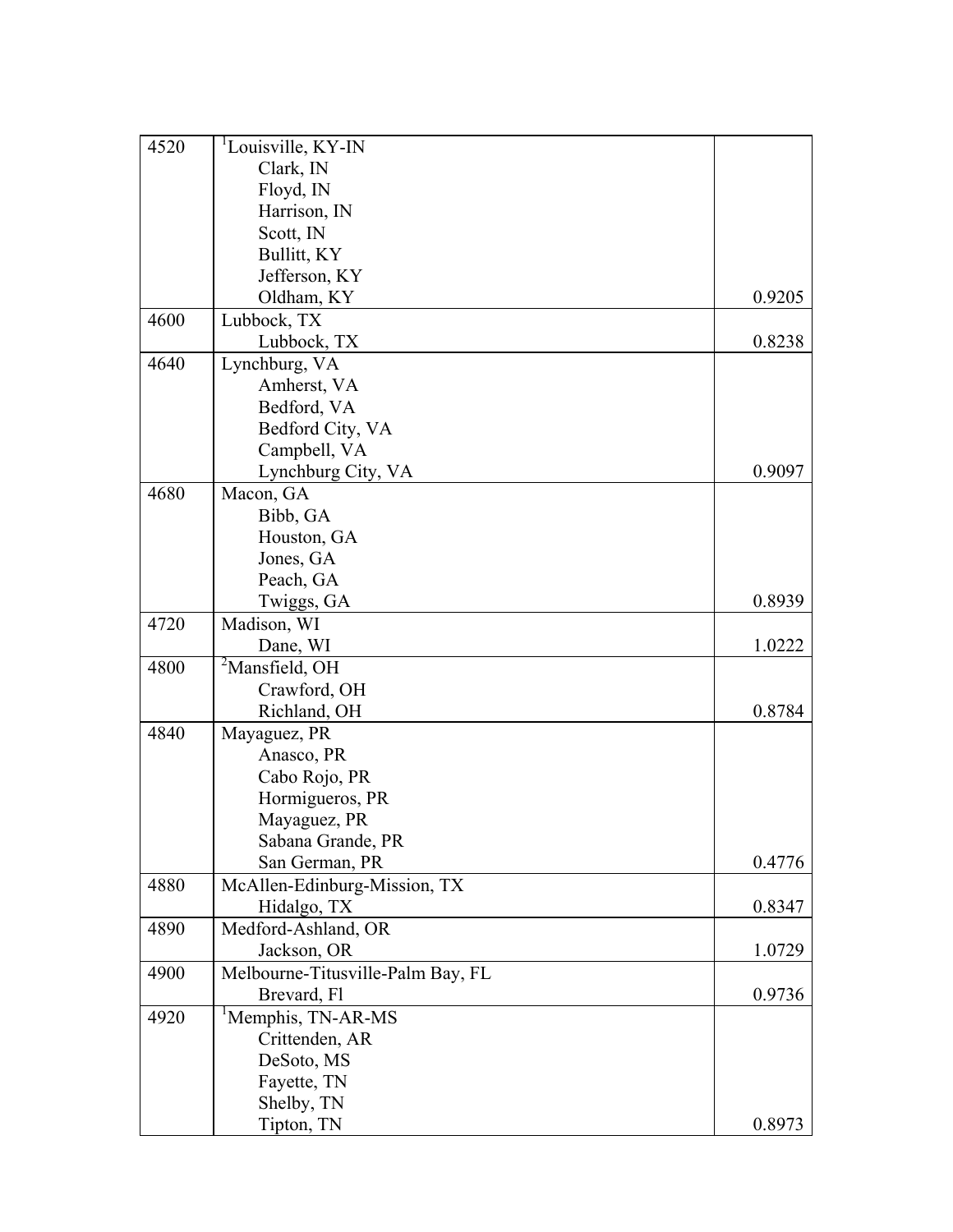| 4940 | $2$ Merced, CA                                |        |
|------|-----------------------------------------------|--------|
|      | Merced, CA                                    | 0.9927 |
| 5000 | <sup>1</sup> Miami, FL                        |        |
|      | Dade, FL                                      | 0.9854 |
| 5015 | <sup>1</sup> Middlesex-Somerset-Hunterdon, NJ |        |
|      | Hunterdon, NJ                                 |        |
|      | Middlesex, NJ                                 |        |
|      | Somerset, NJ                                  | 1.1320 |
| 5080 | <sup>1</sup> Milwaukee-Waukesha, WI           |        |
|      | Milwaukee, WI                                 |        |
|      | Ozaukee, WI                                   |        |
|      | Washington, WI                                |        |
|      | Waukesha, WI                                  | 0.9947 |
| 5120 | <sup>1</sup> Minneapolis-St. Paul, MN-WI      |        |
|      | Anoka, MN                                     |        |
|      | Carver, MN                                    |        |
|      | Chisago, MN                                   |        |
|      | Dakota, MN                                    |        |
|      | Hennepin, MN                                  |        |
|      | Isanti, MN                                    |        |
|      | Ramsey, MN                                    |        |
|      | Scott, MN                                     |        |
|      | Sherburne, MN                                 |        |
|      | Washington, MN                                |        |
|      | Wright, MN                                    |        |
|      | Pierce, WI                                    |        |
|      | St. Croix, WI                                 | 1.0957 |
| 5140 | Missoula, MT                                  |        |
|      | Missoula, MT                                  | 0.8848 |
| 5160 | Mobile, AL                                    |        |
|      | Baldwin, AL                                   |        |
|      | Mobile, AL                                    | 0.7962 |
| 5170 | Modesto, CA                                   |        |
|      | Stanislaus, CA                                | 1.1230 |
| 5190 | <sup>1</sup> Monmouth-Ocean, NJ               |        |
|      | Monmouth, NJ                                  |        |
|      | Ocean, NJ                                     | 1.1038 |
| 5200 | Monroe, LA                                    |        |
|      | Ouachita, LA                                  | 0.7890 |
| 5240 | Montgomery, AL                                |        |
|      | Autauga, AL                                   |        |
|      | Elmore, AL                                    |        |
|      | Montgomery, AL                                | 0.7875 |
| 5280 | ${}^{2}$ Muncie, IN                           |        |
|      | Delaware, IN                                  | 0.8788 |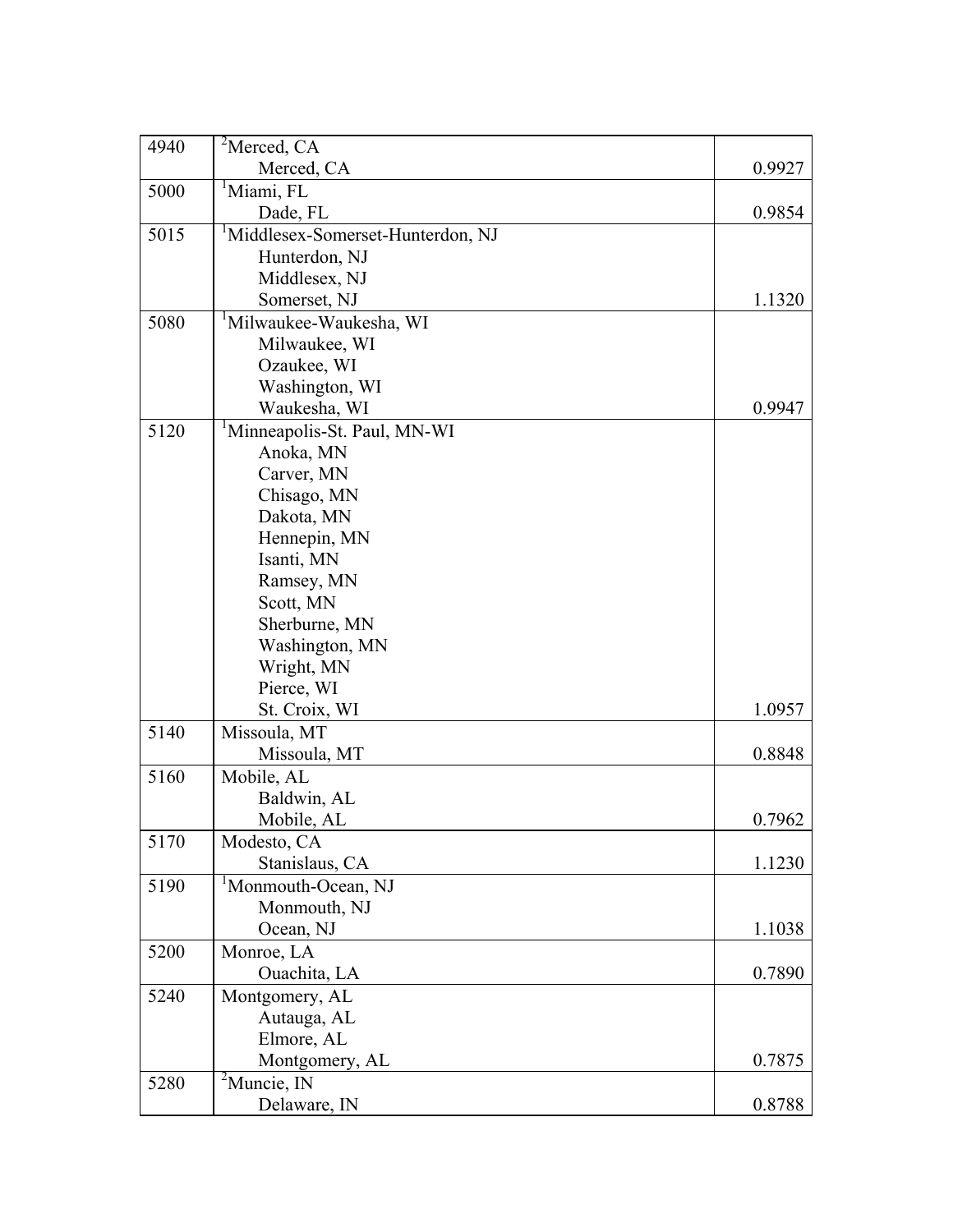| 5330 | Myrtle Beach, SC                                      |        |
|------|-------------------------------------------------------|--------|
|      | Horry, SC                                             | 0.9075 |
| 5345 | Naples, FL                                            |        |
|      | Collier, FL                                           | 0.9750 |
| 5360 | <sup>1</sup> Nashville, TN                            |        |
|      | Cheatham, TN                                          |        |
|      | Davidson, TN                                          |        |
|      | Dickson, TN                                           |        |
|      | Robertson, TN                                         |        |
|      | Rutherford TN                                         |        |
|      | Sumner, TN                                            |        |
|      | Williamson, TN                                        |        |
|      | Wilson, TN                                            | 0.9815 |
| 5380 | <sup>1</sup> Nassau-Suffolk, NY                       |        |
|      | Nassau, NY                                            |        |
|      | Suffolk, NY                                           | 1.2933 |
| 5483 | <sup>1</sup> New Haven-Bridgeport-Stamford-Waterbury- |        |
|      | Danbury, CT                                           |        |
|      | Fairfield, CT                                         |        |
|      | New Haven, CT                                         | 1.2418 |
| 5523 | <sup>2</sup> New London-Norwich, CT                   |        |
|      | New London, CT                                        | 1.2134 |
| 5560 | <sup>1</sup> New Orleans, LA                          |        |
|      | Jefferson, LA                                         |        |
|      | Orleans, LA                                           |        |
|      | Plaquemines, LA                                       |        |
|      | St. Bernard, LA                                       |        |
|      | St. Charles, LA                                       |        |
|      | St. James, LA                                         |        |
|      | St. John The Baptist, LA                              |        |
|      | St. Tammany, LA                                       | 0.9137 |
| 5600 | <sup>1</sup> New York, NY                             |        |
|      | Bronx, NY                                             |        |
|      | Kings, NY                                             |        |
|      | New York, NY                                          |        |
|      | Putnam, NY                                            |        |
|      | Queens, NY                                            |        |
|      | Richmond, NY                                          |        |
|      | Rockland, NY                                          |        |
|      | Westchester, NY                                       | 1.3913 |
| 5640 | <sup>1</sup> Newark, NJ                               |        |
|      | Essex, NJ                                             |        |
|      | Morris, NJ                                            |        |
|      | Sussex, NJ                                            |        |
|      | Union, NJ                                             |        |
|      | Warren, NJ                                            | 1.1471 |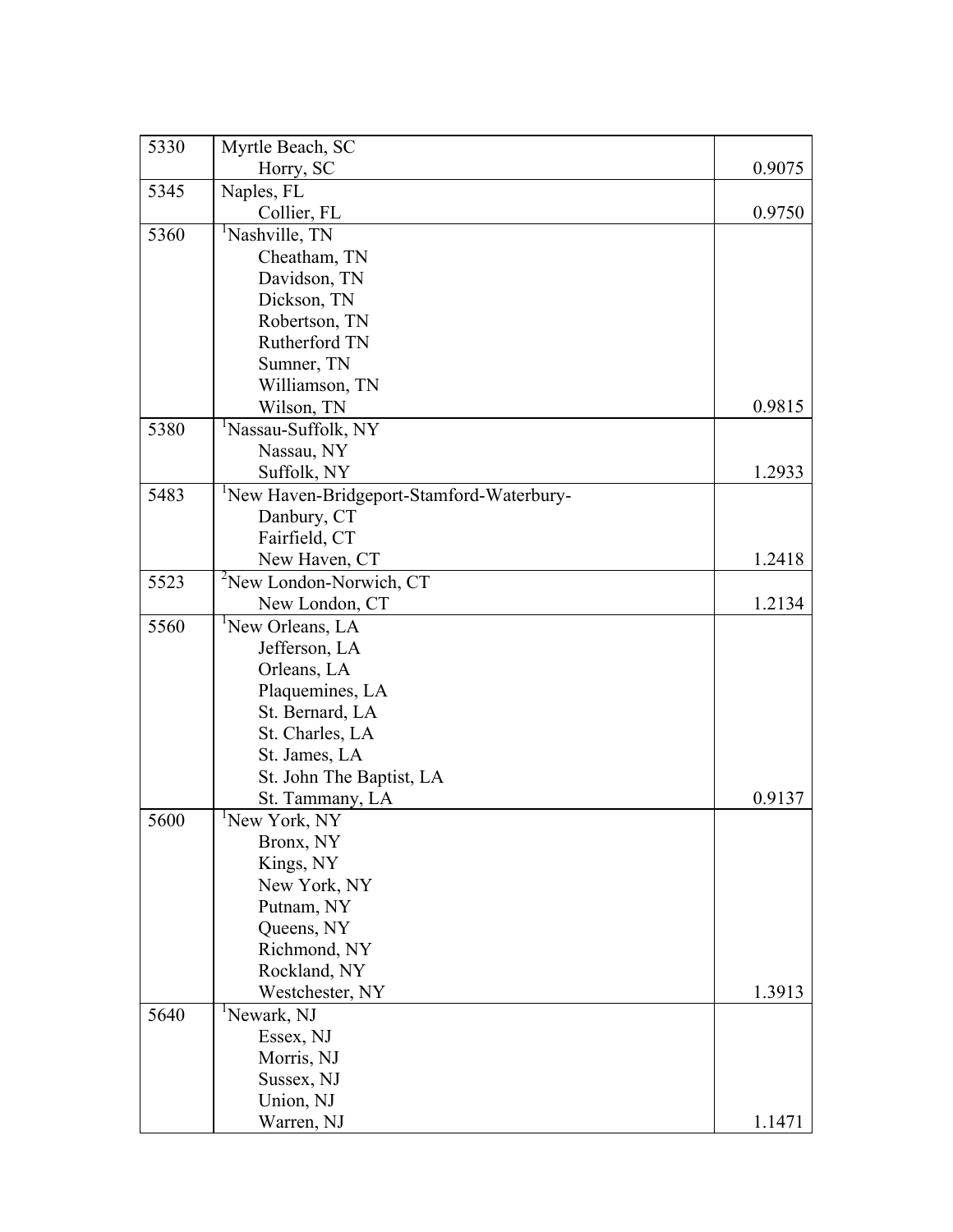| 5660 | Newburgh, NY-PA                                         |        |
|------|---------------------------------------------------------|--------|
|      | Orange, NY                                              |        |
|      | Pike, PA                                                | 1.1462 |
| 5720 | <sup>1</sup> Norfolk-Virginia Beach-Newport News, VA-NC |        |
|      | Currituck, NC                                           |        |
|      | Chesapeake City, VA                                     |        |
|      | Gloucester, VA                                          |        |
|      | Hampton City, VA                                        |        |
|      | Isle of Wight, VA                                       |        |
|      | James City, VA                                          |        |
|      | Mathews, VA                                             |        |
|      | Newport News City, VA                                   |        |
|      | Norfolk City, VA                                        |        |
|      | Poquoson City, VA                                       |        |
|      | Portsmouth City, VA                                     |        |
|      | Suffolk City, VA                                        |        |
|      | Virginia Beach City VA                                  |        |
|      | Williamsburg City, VA                                   |        |
|      | York, VA                                                | 0.8584 |
| 5775 | <sup>1</sup> Oakland, CA                                |        |
|      | Alameda, CA                                             |        |
|      | Contra Costa, CA                                        | 1.5058 |
| 5790 | Ocala, FL                                               |        |
|      | Marion, FL                                              | 0.9689 |
| 5800 | Odessa-Midland, TX                                      |        |
|      | Ector, TX                                               |        |
|      | Midland, TX                                             | 0.9290 |
| 5880 | <sup>1</sup> Oklahoma City, OK                          |        |
|      | Canadian, OK                                            |        |
|      | Cleveland, OK                                           |        |
|      | Logan, OK                                               |        |
|      | McClain, OK                                             |        |
|      | Oklahoma, OK                                            |        |
|      | Pottawatomie, OK                                        | 0.8948 |
| 5910 | Olympia, WA                                             |        |
|      | Thurston, WA                                            | 1.0919 |
| 5920 | Omaha, NE-IA                                            |        |
|      | Pottawattamie, IA                                       |        |
|      | Cass, NE                                                |        |
|      | Douglas, NE                                             |        |
|      | Sarpy, NE                                               |        |
|      | Washington, NE                                          | 0.9705 |
| 5945 | Orange County, CA                                       |        |
|      | Orange, CA                                              | 1.1445 |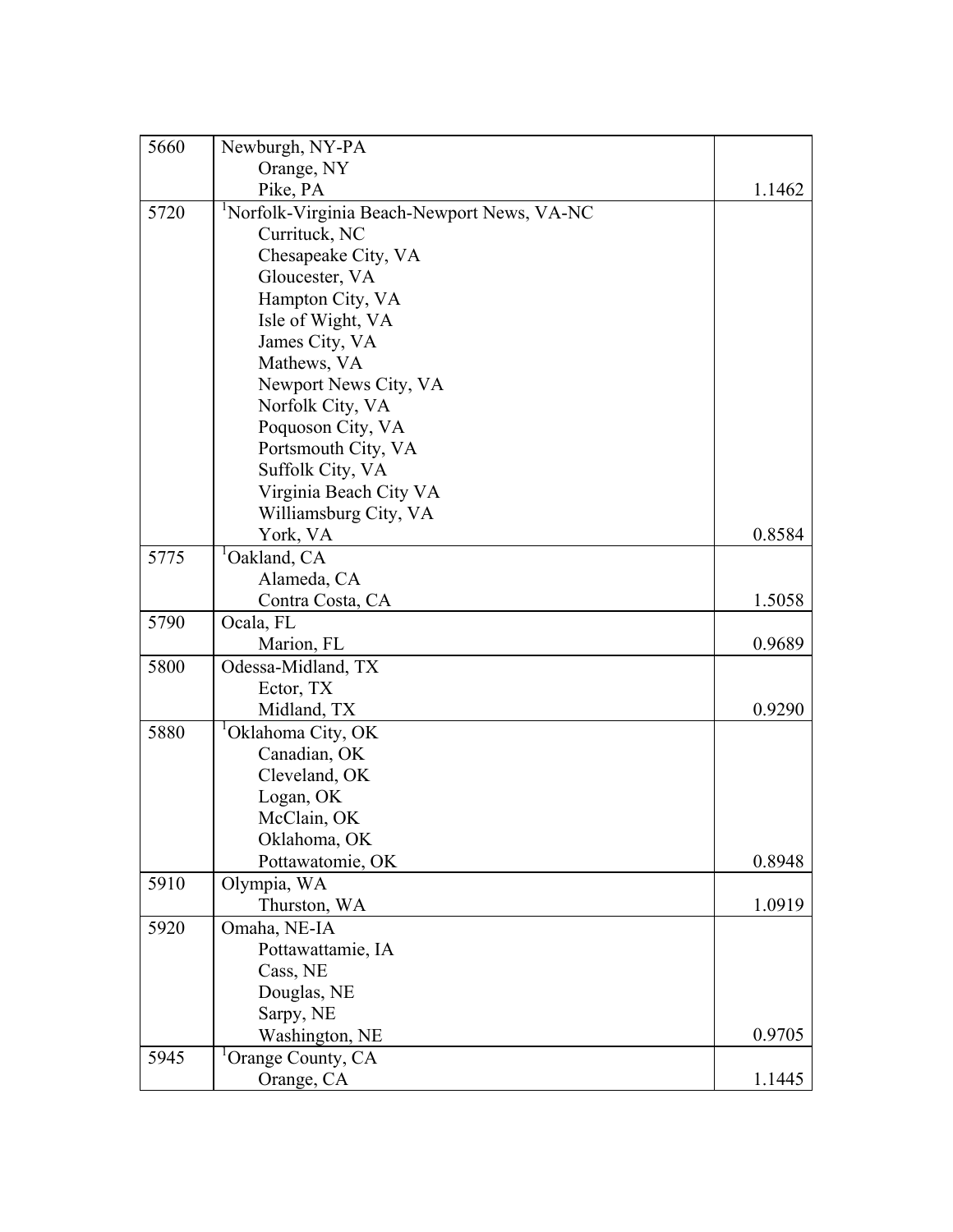| 5960 | <sup>1</sup> Orlando, FL                                |        |
|------|---------------------------------------------------------|--------|
|      | Lake, FL                                                |        |
|      | Orange, FL                                              |        |
|      | Osceola, FL                                             |        |
|      | Seminole, FL                                            | 0.9615 |
| 5990 | Owensboro, KY                                           |        |
|      | Daviess, KY                                             | 0.8340 |
| 6015 | <sup>2</sup> Panama City, FL                            |        |
|      | Bay, FL                                                 | 0.8819 |
| 6020 | Parkersburg-Marietta, WV-OH (WV Hospitals)              |        |
|      | Washington, OH                                          |        |
|      | Wood, WV                                                | 0.8007 |
| 6020 | <sup>2</sup> Parkersburg-Marietta, WV-OH (OH Hospitals) |        |
|      | Washington, OH                                          |        |
|      | Wood, WV                                                | 0.8784 |
| 6080 | <sup>2</sup> Pensacola, FL                              |        |
|      | Escambia, FL                                            |        |
|      | Santa Rosa, FL                                          | 0.8819 |
| 6120 | Peoria-Pekin, IL                                        |        |
|      | Peoria, IL                                              |        |
|      | Tazewell, IL                                            |        |
|      | Woodford, IL                                            | 0.8699 |
| 6160 | <sup>1</sup> Philadelphia, PA-NJ                        |        |
|      | Burlington, NJ                                          |        |
|      | Camden, NJ                                              |        |
|      | Gloucester, NJ                                          |        |
|      | Salem, NJ                                               |        |
|      | Bucks, PA                                               |        |
|      | Chester, PA                                             |        |
|      | Delaware, PA                                            |        |
|      | Montgomery, PA                                          |        |
|      | Philadelphia, PA                                        | 1.0839 |
| 6200 | Phoenix-Mesa, AZ                                        |        |
|      | Maricopa, AZ                                            |        |
|      | Pinal, AZ                                               |        |
|      |                                                         | 1.0088 |
| 6240 | Pine Bluff, AR                                          |        |
|      | Jefferson, AR                                           | 0.7855 |
| 6280 | <sup>1</sup> Pittsburgh, PA                             |        |
|      | Allegheny, PA                                           |        |
|      | Beaver, PA                                              |        |
|      | Butler, PA                                              |        |
|      | Fayette, PA                                             |        |
|      | Washington, PA                                          |        |
|      | Westmoreland, PA                                        | 0.8865 |
| 6323 | ${}^{2}$ Pittsfield, MA                                 |        |
|      | Berkshire, MA                                           | 1.0390 |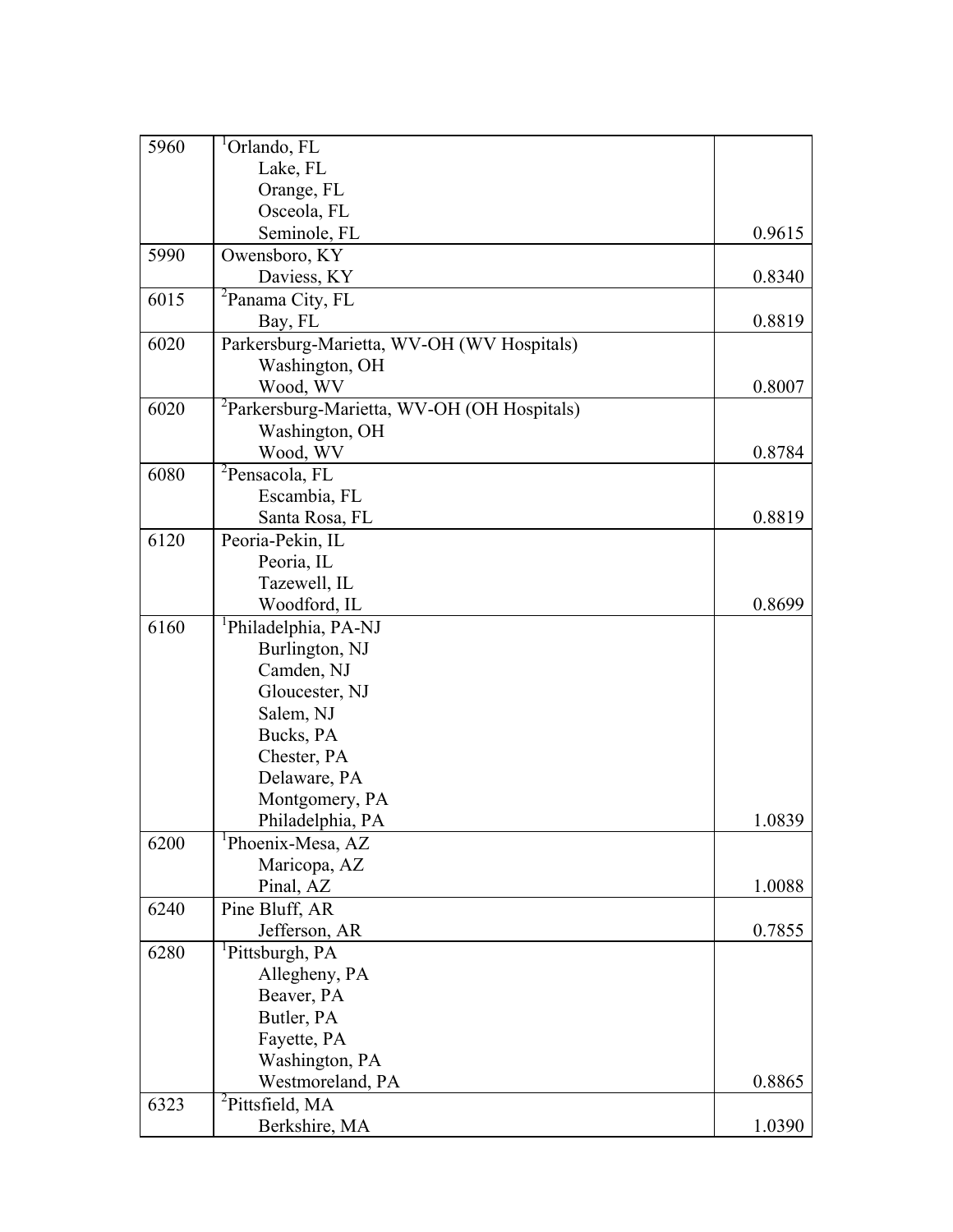| 6340 | Pocatello, ID                                 |        |
|------|-----------------------------------------------|--------|
|      | Bannock, ID                                   | 0.9212 |
| 6360 | Ponce, PR                                     |        |
|      | Guayanilla, PR                                |        |
|      | Juana Diaz, PR                                |        |
|      | Penuelas, PR                                  |        |
|      | Ponce, PR                                     |        |
|      | Villalba, PR                                  |        |
|      | Yauco, PR                                     | 0.4689 |
| 6403 | Portland, ME                                  |        |
|      | Cumberland, ME                                |        |
|      | Sagadahoc, ME                                 |        |
|      | York, ME                                      | 0.9909 |
| 6440 | <sup>1</sup> Portland-Vancouver, OR-WA        |        |
|      | Clackamas, OR                                 |        |
|      | Columbia, OR                                  |        |
|      | Multnomah, OR                                 |        |
|      | Washington, OR                                |        |
|      | Yamhill, OR                                   |        |
|      | Clark, WA                                     | 1.1167 |
| 6483 | <sup>1</sup> Providence-Warwick-Pawtucket, RI |        |
|      | Bristol, RI                                   |        |
|      | Kent, RI                                      |        |
|      | Newport, RI                                   |        |
|      | Providence, RI                                |        |
|      | Washington, RI                                | 1.0932 |
| 6520 | Provo-Orem, UT                                |        |
|      | Utah, UT                                      | 0.9936 |
| 6560 | ${}^{2}$ Pueblo, CO                           |        |
|      | Pueblo, CO                                    | 0.9291 |
| 6580 | Punta Gorda, FL                               |        |
|      | Charlotte, FL                                 | 0.9472 |
| 6600 | ${}^{2}$ Racine, WI                           |        |
|      | Racine, WI                                    | 0.9266 |
| 6640 | Raleigh-Durham-Chapel Hill, NC                |        |
|      | Chatham, NC                                   |        |
|      | Durham, NC                                    |        |
|      | Franklin, NC                                  |        |
|      | Johnston, NC                                  |        |
|      | Orange, NC                                    |        |
|      | Wake, NC                                      | 0.9919 |
| 6660 | Rapid City, SD                                |        |
|      | Pennington, SD                                | 0.8771 |
| 6680 | Reading, PA                                   |        |
|      | Berks, PA                                     | 0.9096 |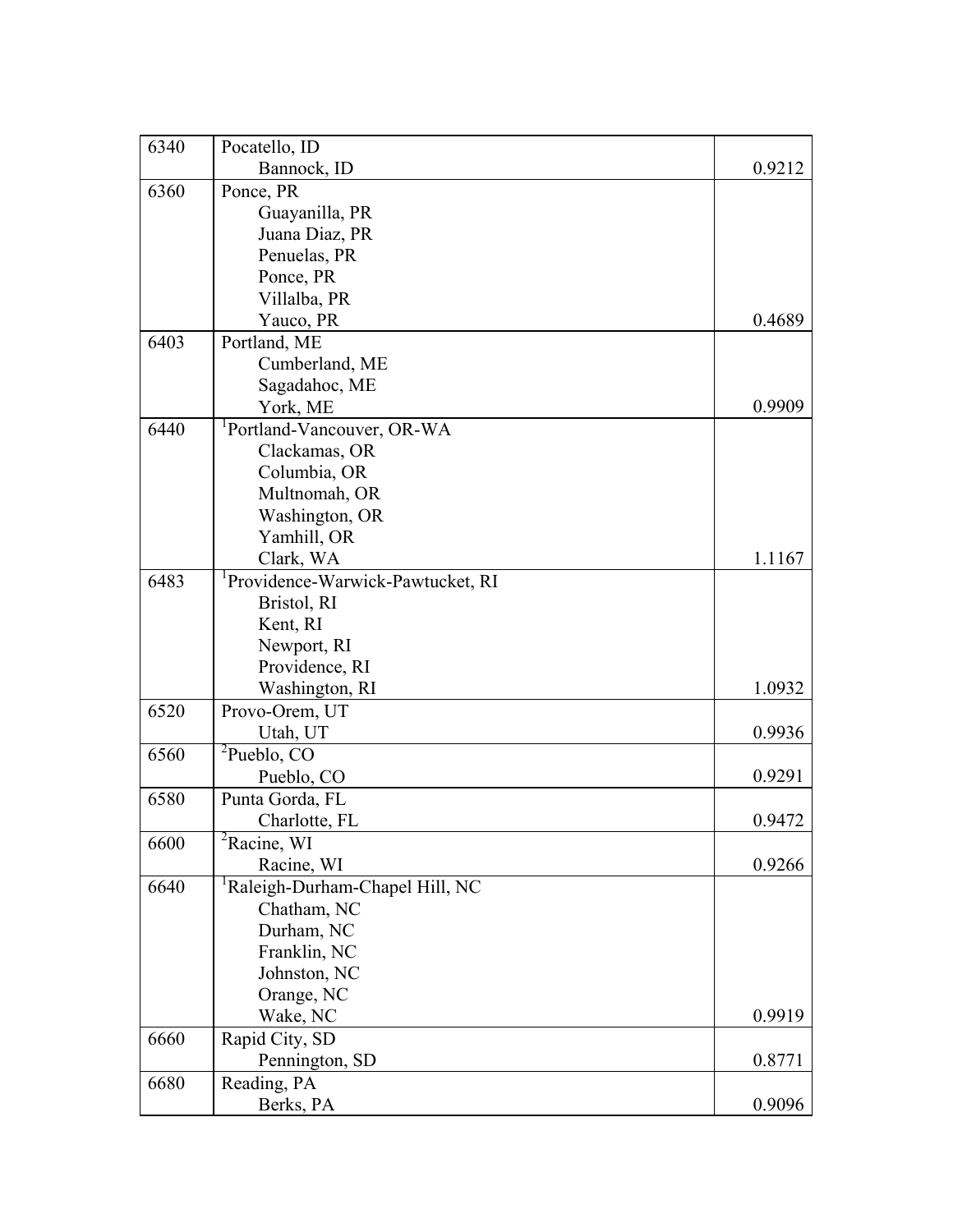| 6690 | Redding, CA                               |        |
|------|-------------------------------------------|--------|
|      | Shasta, CA                                | 1.1306 |
| 6720 | Reno, NV                                  |        |
|      | Washoe, NV                                | 1.0639 |
| 6740 | Richland-Kennewick-Pasco, WA              |        |
|      | Benton, WA                                |        |
|      | Franklin, WA                              | 1.0566 |
| 6760 | Richmond-Petersburg, VA                   |        |
|      | Charles City County, VA                   |        |
|      | Chesterfield, VA                          |        |
|      | Colonial Heights City, VA                 |        |
|      | Dinwiddie, VA                             |        |
|      | Goochland, VA                             |        |
|      | Hanover, VA                               |        |
|      | Henrico, VA                               |        |
|      | Hopewell City, VA                         |        |
|      | New Kent, VA                              |        |
|      | Petersburg City, VA                       |        |
|      | Powhatan, VA                              |        |
|      | Prince George, VA                         |        |
|      | Richmond City, VA                         | 0.9311 |
| 6780 | <sup>1</sup> Riverside-San Bernardino, CA |        |
|      | Riverside, CA                             |        |
|      | San Bernardino, CA                        | 1.1302 |
| 6800 | Roanoke, VA                               |        |
|      | Botetourt, VA                             |        |
|      | Roanoke, VA                               |        |
|      | Roanoke City, VA                          |        |
|      | Salem City, VA                            | 0.8664 |
| 6820 | Rochester, MN                             |        |
|      | Olmsted, MN                               | 1.1691 |
| 6840 | <sup>1</sup> Rochester, NY                |        |
|      | Genesee, NY                               |        |
|      | Livingston, NY                            |        |
|      | Monroe, NY                                |        |
|      | Ontario, NY                               |        |
|      | Orleans, NY                               |        |
|      | Wayne, NY                                 | 0.9392 |
| 6880 | Rockford, IL                              |        |
|      | Boone, IL                                 |        |
|      | Ogle, IL                                  |        |
|      | Winnebago, IL                             | 0.9627 |
| 6895 | Rocky Mount, NC                           |        |
|      | Edgecombe, NC                             |        |
|      | Nash, NC                                  | 0.9039 |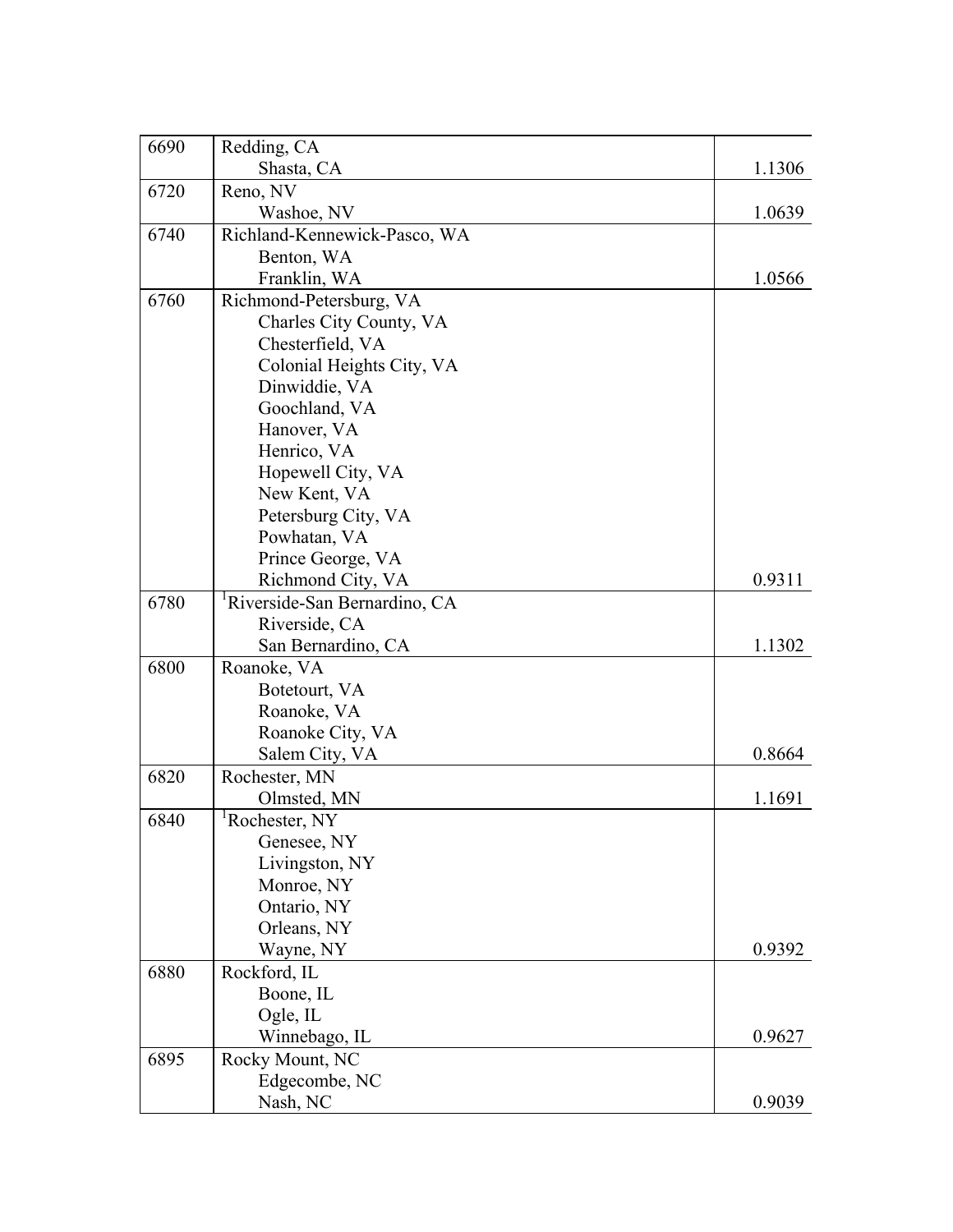| 6920 | Sacramento, CA               |        |
|------|------------------------------|--------|
|      | El Dorado, CA                |        |
|      | Placer, CA                   |        |
|      | Sacramento, CA               | 1.1797 |
| 6960 | Saginaw-Bay City-Midland, MI |        |
|      | Bay, MI                      |        |
|      | Midland, MI                  |        |
|      | Saginaw, MI                  | 0.9992 |
| 6980 | St. Cloud, MN                |        |
|      | Benton, MN                   |        |
|      | Stearns, MN                  | 0.9640 |
| 7000 | <sup>2</sup> St. Joseph, MO  |        |
|      | Andrew, MO                   |        |
|      | Buchanan, MO                 | 0.8024 |
| 7040 | St. Louis, MO-IL             |        |
|      | Clinton, IL                  |        |
|      | Jersey, IL                   |        |
|      | Madison, IL                  |        |
|      | Monroe, IL                   |        |
|      | St. Clair, IL                |        |
|      | Franklin, MO                 |        |
|      | Jefferson, MO                |        |
|      | Lincoln, MO                  |        |
|      | St. Charles, MO              |        |
|      | St. Louis, MO                |        |
|      | St. Louis City, MO           |        |
|      | Warren, MO                   | 0.8996 |
| 7080 | Salem, OR                    |        |
|      | Marion, OR                   |        |
|      | Polk, OR                     | 1.0440 |
| 7120 | Salinas, CA                  |        |
|      | Monterey, CA                 | 1.4281 |
| 7160 | Salt Lake City-Ogden, UT     |        |
|      | Davis, UT                    |        |
|      | Salt Lake, UT                |        |
|      | Weber, UT                    | 0.9873 |
| 7200 | San Angelo, TX               |        |
|      | Tom Green, TX                | 0.8500 |
| 7240 | San Antonio, TX              |        |
|      | Bexar, TX                    |        |
|      | Comal, TX                    |        |
|      | Guadalupe, TX                |        |
|      | Wilson, TX                   | 0.8834 |
| 7320 | San Diego, CA                |        |
|      | San Diego, CA                | 1.1102 |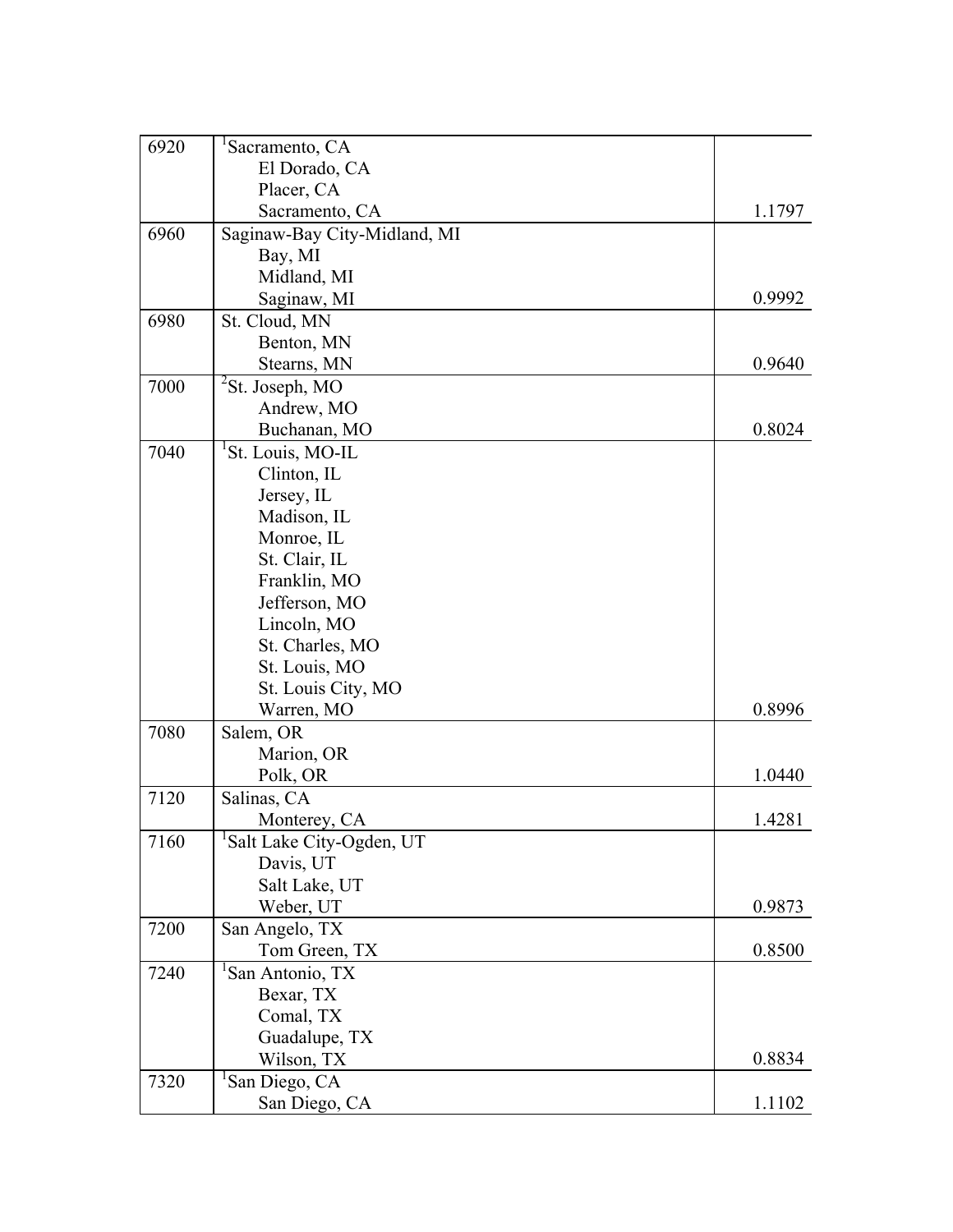| 7360 | San Francisco, CA                          |        |
|------|--------------------------------------------|--------|
|      | Marin, CA                                  |        |
|      | San Francisco, CA                          |        |
|      | San Mateo, CA                              | 1.4455 |
| 7400 | San Jose, CA                               |        |
|      | Santa Clara, CA                            | 1.4567 |
| 7440 | San Juan-Bayamon, PR                       |        |
|      | Aguas Buenas, PR                           |        |
|      | Barceloneta, PR                            |        |
|      | Bayamon, PR                                |        |
|      | Canovanas, PR                              |        |
|      | Carolina, PR                               |        |
|      | Catano, PR                                 |        |
|      | Ceiba, PR                                  |        |
|      | Comerio, PR                                |        |
|      | Corozal, PR                                |        |
|      | Dorado, PR                                 |        |
|      | Fajardo, PR                                |        |
|      | Florida, PR                                |        |
|      | Guaynabo, PR                               |        |
|      | Humacao, PR                                |        |
|      | Juncos, PR                                 |        |
|      | Los Piedras, PR                            |        |
|      | Loiza, PR                                  |        |
|      | Luguillo, PR                               |        |
|      | Manati, PR                                 |        |
|      | Morovis, PR                                |        |
|      | Naguabo, PR                                |        |
|      | Naranjito, PR                              |        |
|      | Rio Grande, PR                             |        |
|      | San Juan, PR                               |        |
|      | Toa Alta, PR                               |        |
|      | Toa Baja, PR                               |        |
|      | Trujillo Alto, PR                          |        |
|      | Vega Alta, PR                              |        |
|      | Vega Baja, PR                              |        |
|      | Yabucoa, PR                                | 0.4880 |
| 7460 | San Luis Obispo-Atascadero-Paso Robles, CA |        |
|      | San Luis Obispo, CA                        | 1.1383 |
| 7480 | Santa Barbara-Santa Maria-Lompoc, CA       |        |
|      | Santa Barbara, CA                          | 1.0399 |
| 7485 | Santa Cruz-Watsonville, CA                 |        |
|      | Santa Cruz, CA                             | 1.2890 |
| 7490 | Santa Fe, NM                               |        |
|      | Los Alamos, NM                             |        |
|      | Santa Fe, NM                               | 1.0610 |
|      |                                            |        |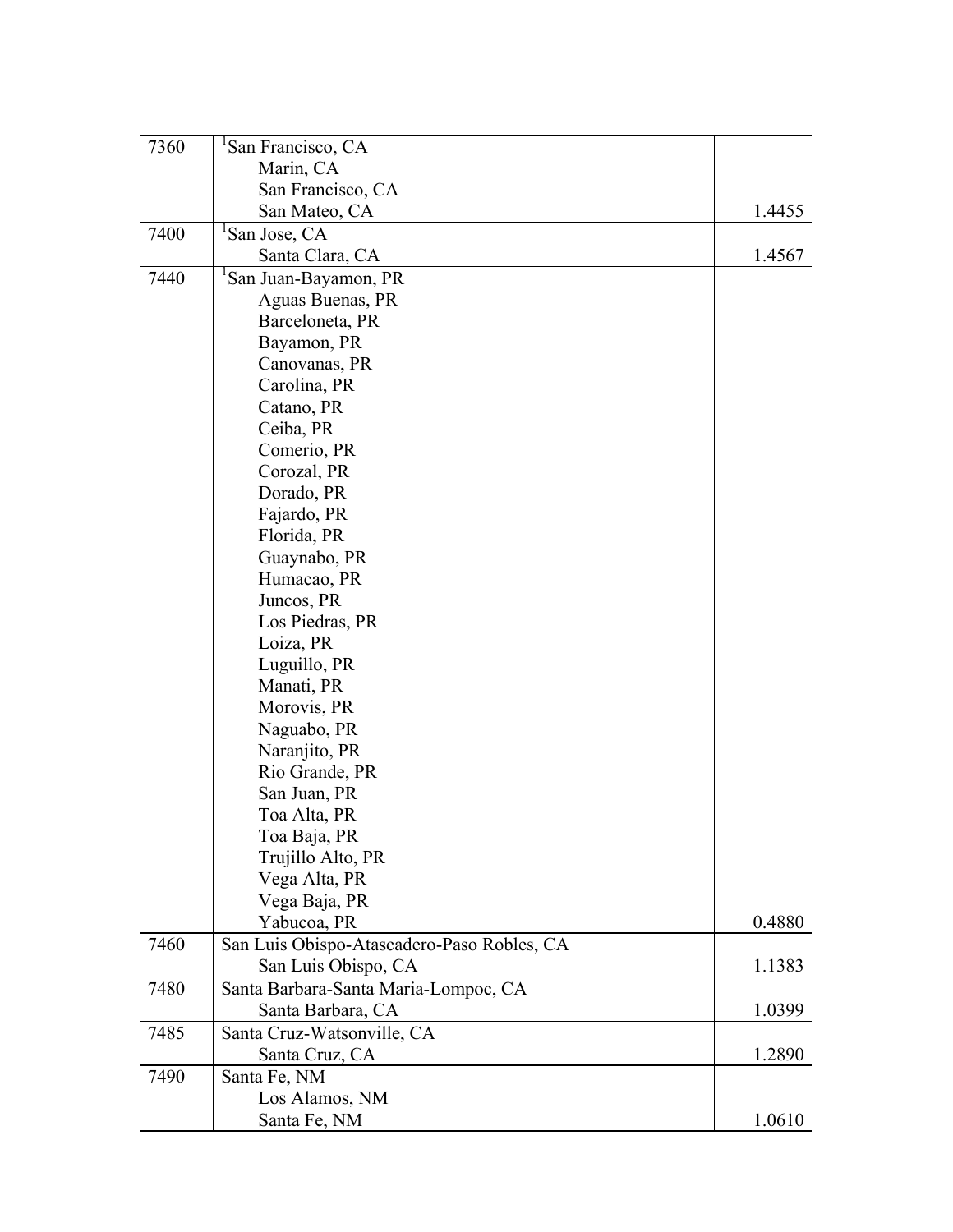| 7500 | Santa Rosa, CA                            |        |
|------|-------------------------------------------|--------|
|      | Sonoma, CA                                | 1.2825 |
| 7510 | Sarasota-Bradenton, FL                    |        |
|      | Manatee, FL                               |        |
|      | Sarasota, FL                              | 0.9931 |
| 7520 | Savannah, GA                              |        |
|      | Bryan, GA                                 |        |
|      | Chatham, GA                               |        |
|      | Effingham, GA                             | 0.9450 |
| 7560 | Scranton--Wilkes-Barre--Hazleton, PA      |        |
|      | Columbia, PA                              |        |
|      | Lackawanna, PA                            |        |
|      | Luzerne, PA                               |        |
|      | Wyoming, PA                               | 0.8378 |
| 7600 | <sup>1</sup> Seattle-Bellevue-Everett, WA |        |
|      | Island, WA                                |        |
|      | King, WA                                  |        |
|      | Snohomish, WA                             | 1.1516 |
| 7610 | ${}^{2}$ Sharon, PA                       |        |
|      | Mercer, PA                                | 0.8344 |
| 7620 | $\mathrm{^{2}S}$ heboygan, WI             |        |
|      | Sheboygan, WI                             | 0.9266 |
| 7640 | Sherman-Denison, TX                       |        |
|      | Grayson, TX                               | 0.9661 |
| 7680 | Shreveport-Bossier City, LA               |        |
|      | Bossier, LA                               |        |
|      | Caddo, LA                                 |        |
|      | Webster, LA                               | 0.9047 |
| 7720 | Sioux City, IA-NE                         |        |
|      | Woodbury, IA                              |        |
|      | Dakota, NE                                | 0.8956 |
| 7760 | Sioux Falls, SD                           |        |
|      | Lincoln, SD                               |        |
|      | Minnehaha, SD                             | 0.9271 |
| 7800 | South Bend, IN                            |        |
|      | St. Joseph, IN                            | 0.9782 |
| 7840 | Spokane, WA                               |        |
|      | Spokane, WA                               | 1.0857 |
| 7880 | Springfield, IL                           |        |
|      | Menard, IL                                |        |
|      | Sangamon, IL                              | 0.8908 |
| 7920 | Springfield, MO                           |        |
|      | Christian, MO                             |        |
|      | Greene, MO                                |        |
|      | Webster, MO                               | 0.8423 |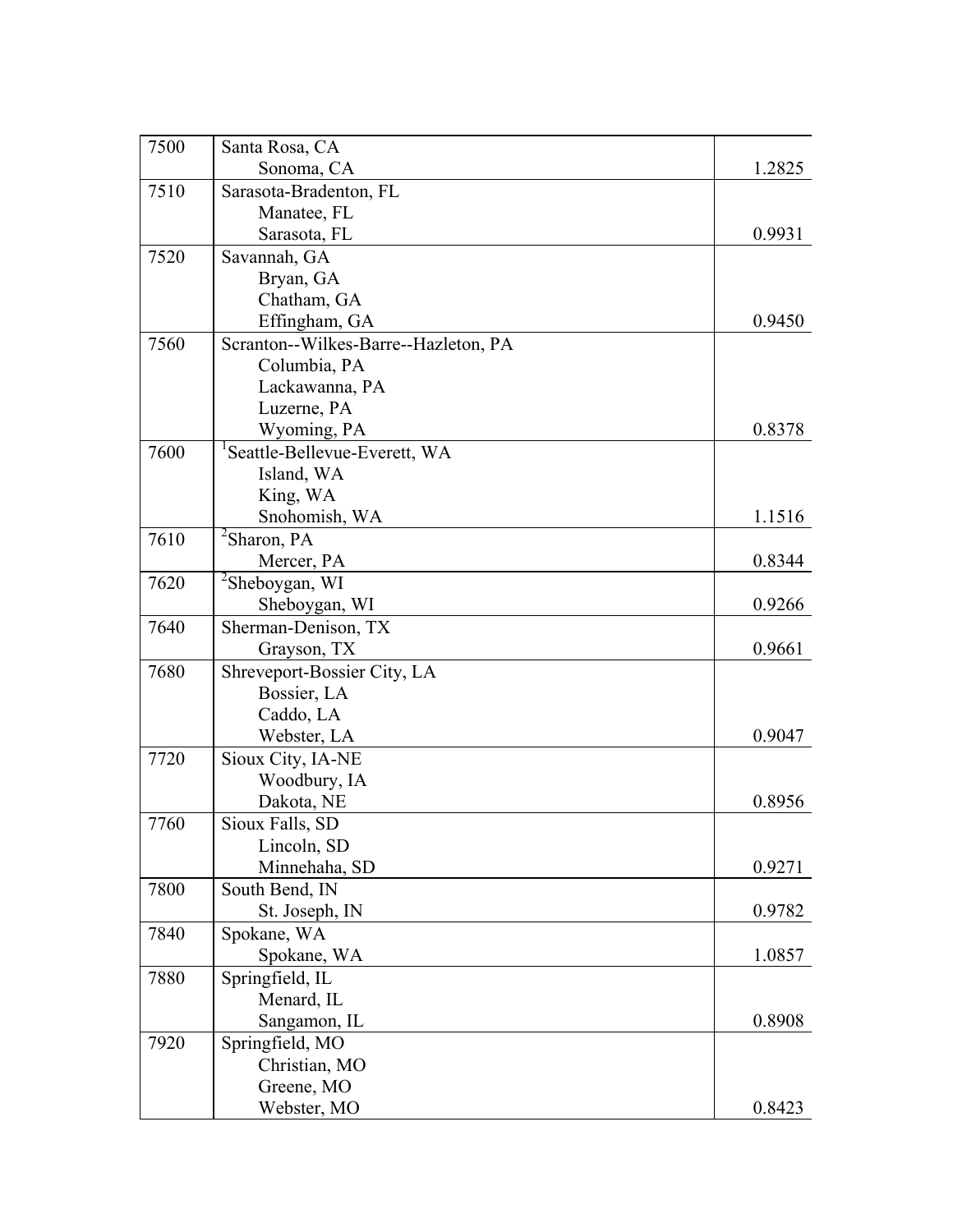| 8003 | Springfield, MA                                         |        |
|------|---------------------------------------------------------|--------|
|      | Hampden, MA                                             |        |
|      | Hampshire, MA                                           | 1.0419 |
| 8050 | State College, PA                                       |        |
|      | Centre, PA                                              | 0.8705 |
| 8080 | <sup>2</sup> Steubenville-Weirton, OH-WV (OH Hospitals) |        |
|      | Jefferson, OH                                           |        |
|      | Brooke, WV                                              |        |
|      | Hancock, WV                                             | 0.8784 |
| 8080 | Steubenville-Weirton, OH-WV (WV Hospitals)              |        |
|      | Jefferson, OH                                           |        |
|      | Brooke, WV                                              |        |
|      | Hancock, WV                                             | 0.8364 |
| 8120 | Stockton-Lodi, CA                                       |        |
|      | San Joaquin, CA                                         | 1.0921 |
| 8140 | ${}^{2}$ Sumter, SC                                     |        |
|      | Sumter, SC                                              | 0.8464 |
| 8160 | Syracuse, NY                                            |        |
|      | Cayuga, NY                                              |        |
|      | Madison, NY                                             |        |
|      | Onondaga, NY                                            |        |
|      | Oswego, NY                                              | 0.9374 |
| 8200 | Tacoma, WA                                              |        |
|      | Pierce, WA                                              | 1.1071 |
| 8240 | <sup>2</sup> Tallahassee, FL                            |        |
|      | Gadsden, FL                                             |        |
|      | Leon, FL                                                | 0.8819 |
| 8280 | <sup>1</sup> Tampa-St. Petersburg-Clearwater, FL        |        |
|      | Hernando, FL                                            |        |
|      | Hillsborough, FL                                        |        |
|      | Pasco, FL                                               |        |
|      | Pinellas, FL                                            | 0.9066 |
| 8320 | $T$ <sup>2</sup> Terre Haute, IN                        |        |
|      | Clay, IN                                                |        |
|      | Vermillion, IN                                          |        |
|      | Vigo, IN                                                | 0.8788 |
| 8360 | Texarkana, AR-Texarkana, TX                             |        |
|      | Miller, AR                                              |        |
|      | Bowie, TX                                               | 0.8117 |
| 8400 | Toledo, OH                                              |        |
|      | Fulton, OH                                              |        |
|      | Lucas, OH                                               |        |
|      | Wood, OH                                                | 0.9359 |
| 8440 | Topeka, KS                                              |        |
|      | Shawnee, KS                                             | 0.9071 |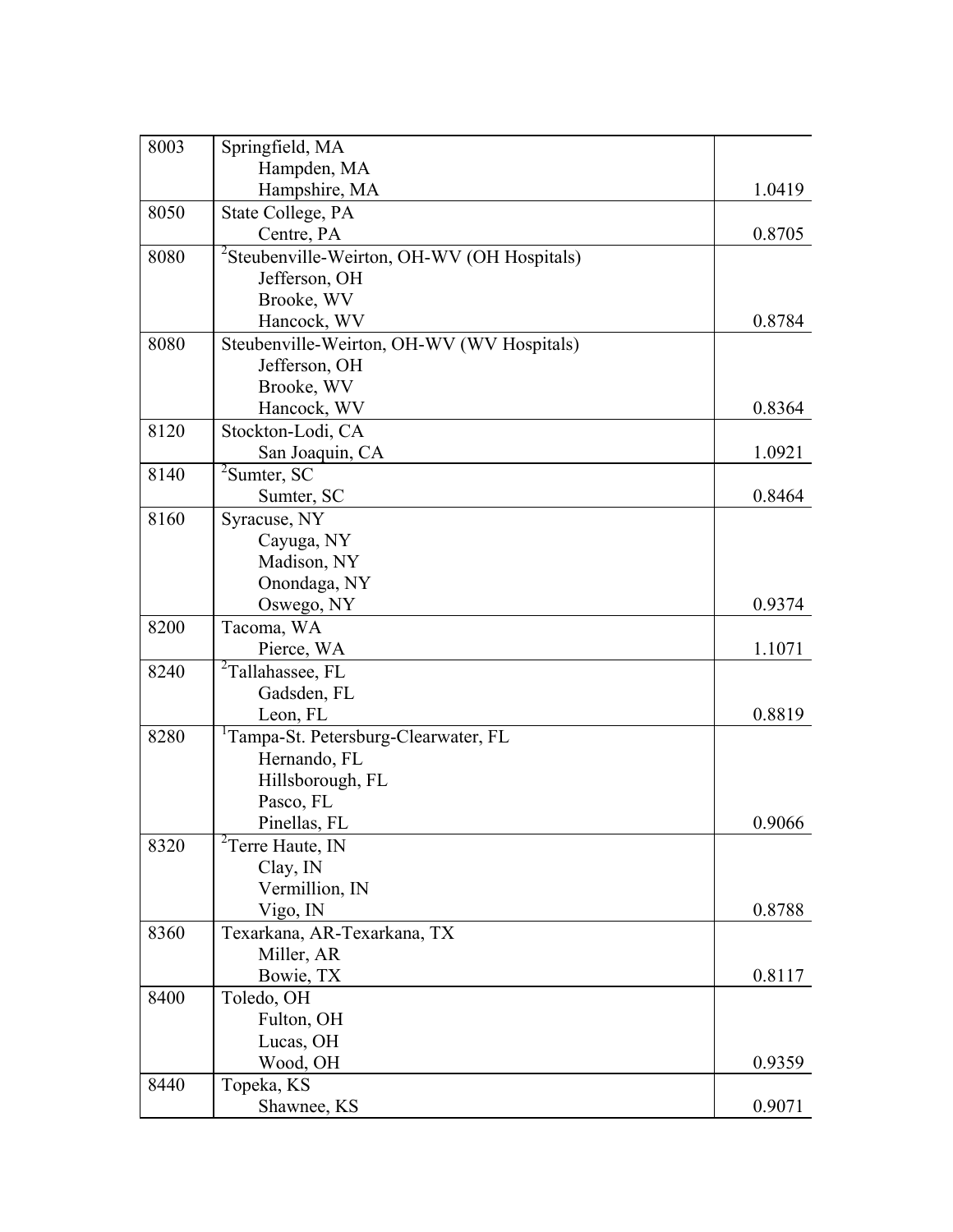| 8480 | Trenton, NJ                                 |        |
|------|---------------------------------------------|--------|
|      | Mercer, NJ                                  | 1.0474 |
| 8520 | $2$ Tucson, AZ                              |        |
|      | Pima, AZ                                    | 0.9233 |
| 8560 | Tulsa, OK                                   |        |
|      | Creek, OK                                   |        |
|      | Osage, OK                                   |        |
|      | Rogers, OK                                  |        |
|      | Tulsa, OK                                   |        |
|      | Wagoner, OK                                 | 0.9148 |
| 8600 | Tuscaloosa, AL                              |        |
|      | Tuscaloosa, AL                              | 0.8179 |
| 8640 | Tyler, TX                                   |        |
|      | Smith, TX                                   | 0.9366 |
| 8680 | <sup>2</sup> Utica-Rome, NY                 |        |
|      | Herkimer, NY                                |        |
|      | Oneida, NY                                  | 0.8491 |
| 8720 | Vallejo-Fairfield-Napa, CA                  |        |
|      | Napa, CA                                    |        |
|      | Solano, CA                                  | 1.3371 |
| 8735 | Ventura, CA                                 |        |
|      | Ventura, CA                                 | 1.1019 |
| 8750 | Victoria, TX                                |        |
|      | Victoria, TX                                | 0.8151 |
| 8760 | Vineland-Millville-Bridgeton, NJ            |        |
|      | Cumberland, NJ                              | 1.0363 |
| 8780 | <sup>2</sup> Visalia-Tulare-Porterville, CA |        |
|      | Tulare, CA                                  | 0.9927 |
| 8800 | Waco, TX                                    |        |
|      | McLennan, TX                                | 0.8360 |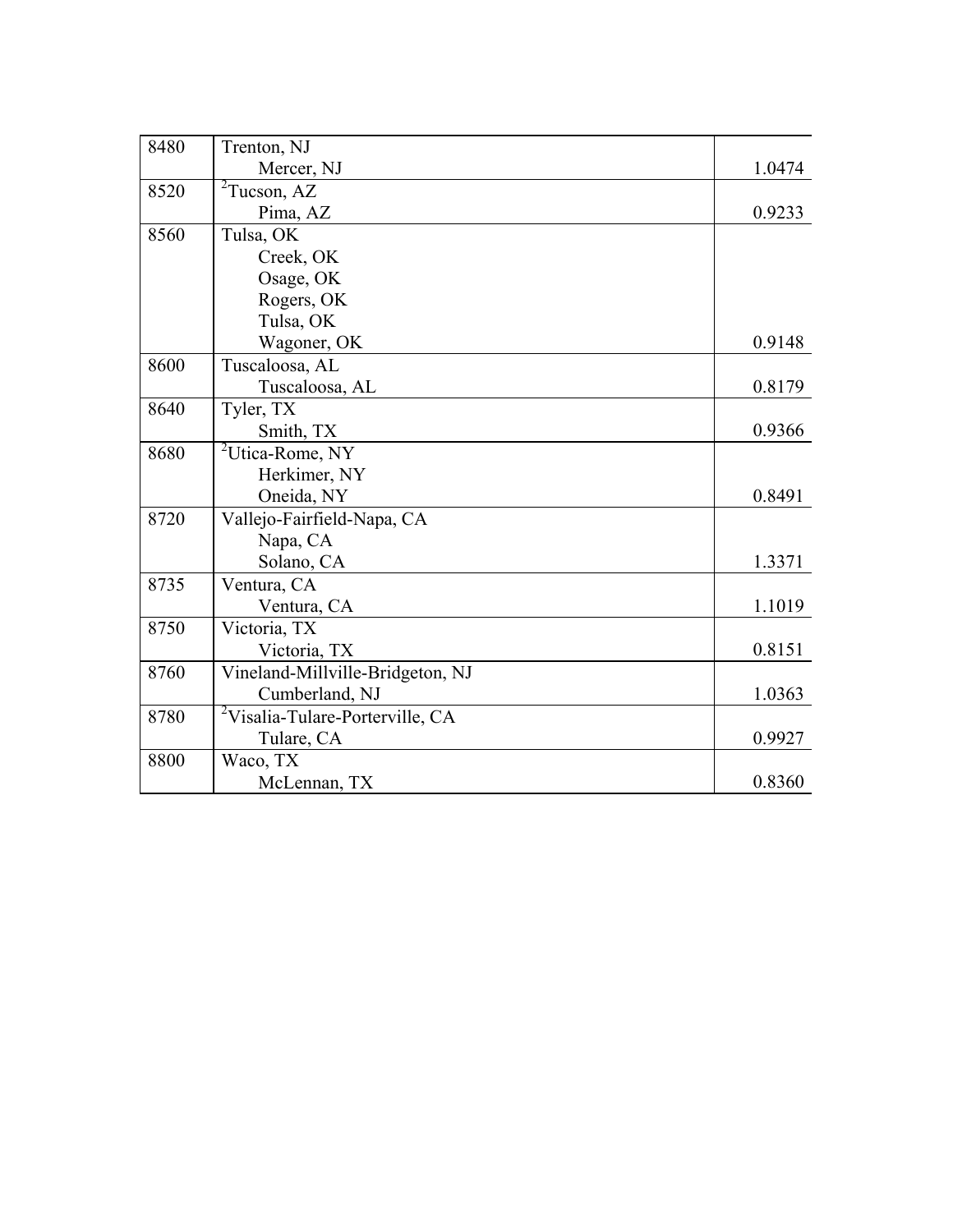| 8840 | <sup>1</sup> Washington, DC-MD-VA-WV        |        |
|------|---------------------------------------------|--------|
|      | District of Columbia, DC                    |        |
|      | Calvert, MD                                 |        |
|      | Charles, MD                                 |        |
|      | Frederick, MD                               |        |
|      | Montgomery, MD                              |        |
|      | Prince Georges, MD                          |        |
|      | Alexandria City, VA                         |        |
|      | Arlington, VA                               |        |
|      | Clarke, VA                                  |        |
|      | Culpeper, VA                                |        |
|      | Fairfax, VA                                 |        |
|      | Fairfax City, VA                            |        |
|      | Falls Church City, VA                       |        |
|      | Fauquier, VA                                |        |
|      | Fredericksburg City, VA                     |        |
|      | King George, VA                             |        |
|      | Loudoun, VA                                 |        |
|      | Manassas City, VA                           |        |
|      | Manassas Park City, VA                      |        |
|      | Prince William, VA                          |        |
|      | Spotsylvania, VA                            |        |
|      | Stafford, VA                                |        |
|      | Warren, VA                                  |        |
|      | Berkeley, WV                                |        |
|      | Jefferson, WV                               | 1.0860 |
| 8920 | <sup>2</sup> Waterloo-Cedar Falls, IA       |        |
|      | Black Hawk, IA                              | 0.8382 |
| 8940 | Wausau, WI                                  |        |
|      | Marathon, WI                                | 0.9744 |
| 8960 | West Palm Beach-Boca Raton, FL              |        |
|      | Palm Beach, FL                              | 0.9759 |
| 9000 | <sup>2</sup> Wheeling, WV-OH (WV Hospitals) |        |
|      | Belmont, OH                                 |        |
|      | Marshall, WV                                |        |
|      | Ohio, WV                                    | 0.7986 |
| 9000 | <sup>2</sup> Wheeling, WV-OH (OH Hospitals) |        |
|      | Belmont, OH                                 |        |
|      | Marshall, WV                                |        |
|      | Ohio, WV                                    | 0.8784 |
| 9040 | Wichita, KS                                 |        |
|      | Butler, KS                                  |        |
|      | Harvey, KS                                  |        |
|      | Sedgwick, KS                                | 0.9200 |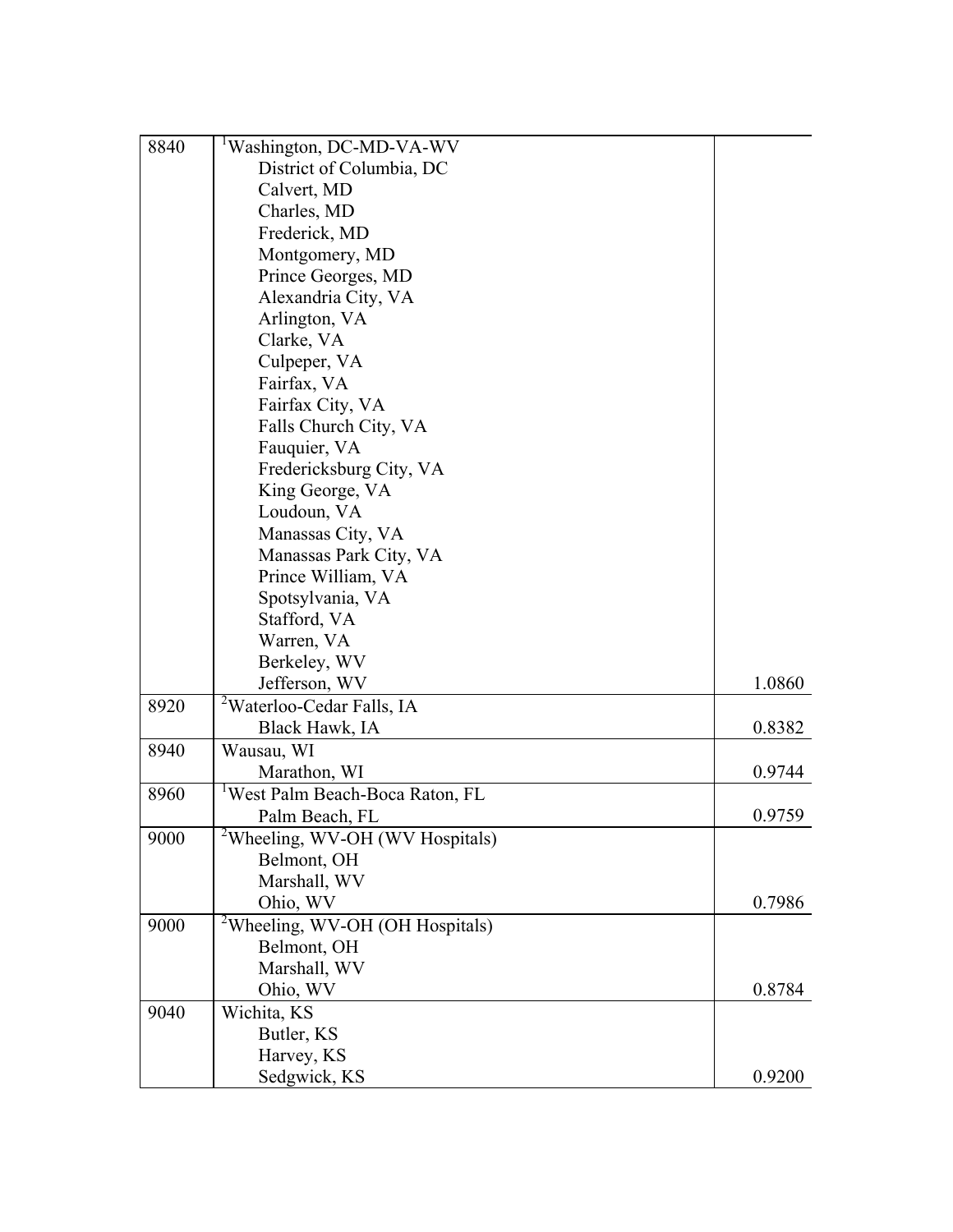| 9080 | Wichita Falls, TX             |        |
|------|-------------------------------|--------|
|      | Archer, TX                    |        |
|      | Wichita, TX                   | 0.8307 |
| 9140 | <sup>2</sup> Williamsport, PA |        |
|      | Lycoming, PA                  | 0.8344 |
| 9160 | Wilmington-Newark, DE-MD      |        |
|      | New Castle, DE                |        |
|      | Cecil, MD                     | 1.0838 |
| 9200 | Wilmington, NC                |        |
|      | New Hanover, NC               |        |
|      | Brunswick, NC                 | 0.9524 |
| 9260 | <sup>2</sup> Yakima, WA       |        |
|      | Yakima, WA                    | 1.0346 |
| 9270 | ${}^{2}$ Yolo, CA             |        |
|      | Yolo, CA                      | 0.9927 |
| 9280 | York, PA                      |        |
|      | York, PA                      | 0.9106 |
| 9320 | Youngstown-Warren, OH         |        |
|      | Columbiana, OH                |        |
|      | Mahoning, OH                  |        |
|      | Trumbull, OH                  | 0.9176 |
| 9340 | Yuba City, CA                 |        |
|      | Sutter, CA                    |        |
|      | Yuba, CA                      | 1.0155 |
| 9360 | ${}^{2}$ Yuma, AZ             |        |
|      | Yuma, AZ                      | 0.9233 |

 $\frac{1}{2}$ Large Urban Area

<sup>2</sup> Hospitals geographically located in the area are assigned the statewide rural wage index for FY 2004.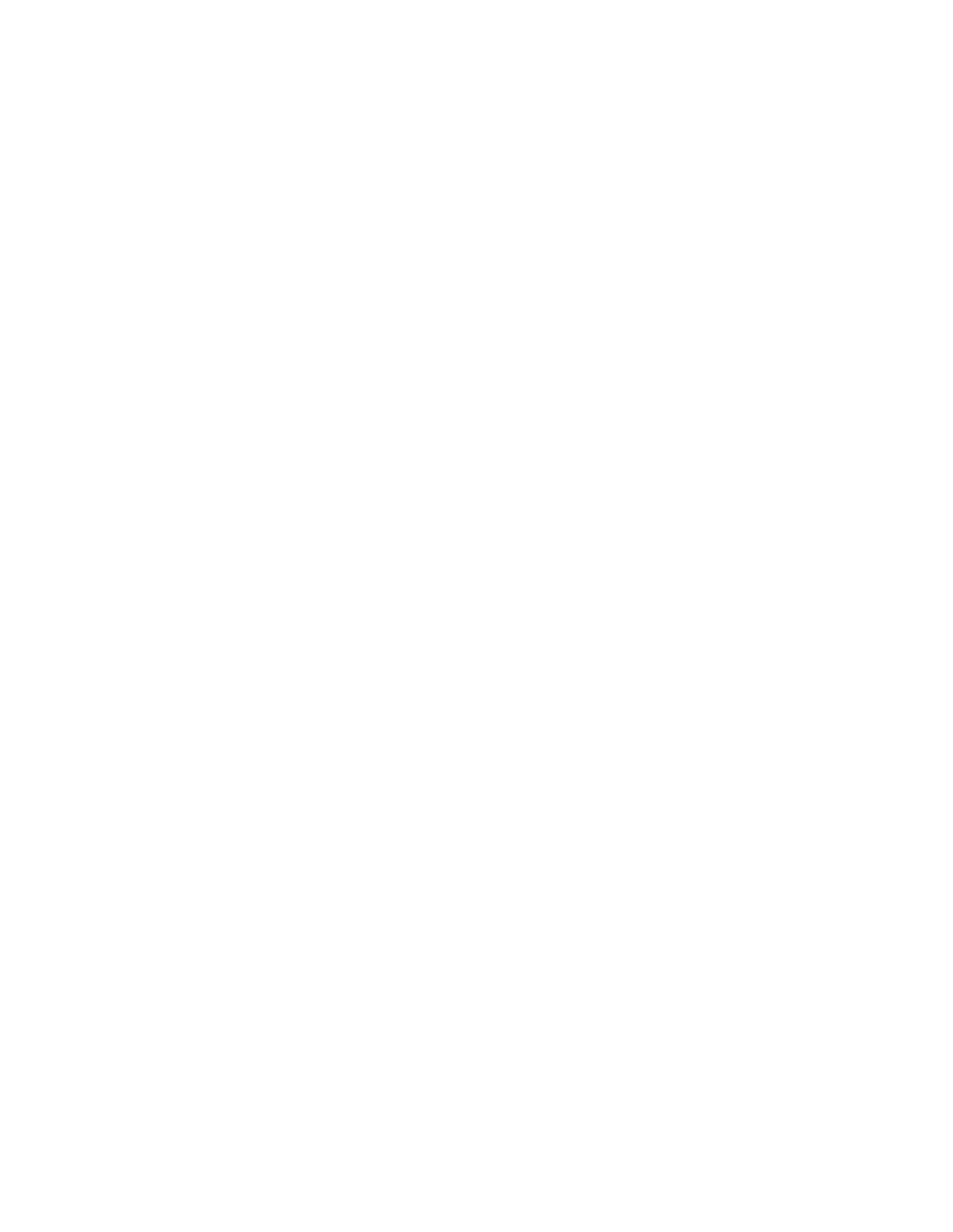## **Attachment 2**

# **WAGE INDEX FOR RURAL AREAS**

| Nonurban Area | <b>Wage Index</b> |
|---------------|-------------------|
| Alabama       | 0.7461            |
| Alaska        | 1.1838            |
| Arizona       | 0.9233            |
| Arkansas      | 0.7703            |
| California    | 0.9927            |
| Colorado      | 0.9291            |
| Connecticut   | 1.2134            |
| Delaware      | 0.9557            |
| Florida       | 0.8819            |
| Georgia       | 0.8586            |
| Hawaii        | 0.9918            |
| Idaho         | 0.8937            |
| Illinois      | 0.8221            |
| Indiana       | 0.8788            |
| Iowa          | 0.8382            |
| Kansas        | 0.8041            |
| Kentucky      | 0.7942            |
| Louisiana     | 0.7494            |
| Maine         | 0.8776            |
| Maryland      | 0.9088            |
| Massachusetts | 1.0390            |
| Michigan      | 0.8851            |
| Minnesota     | 0.9307            |
| Mississippi   | 0.7762            |
| Missouri      | 0.8024            |
| Montana       | 0.8765            |
| Nebraska      | 0.8787            |
| Nevada        | 0.9767            |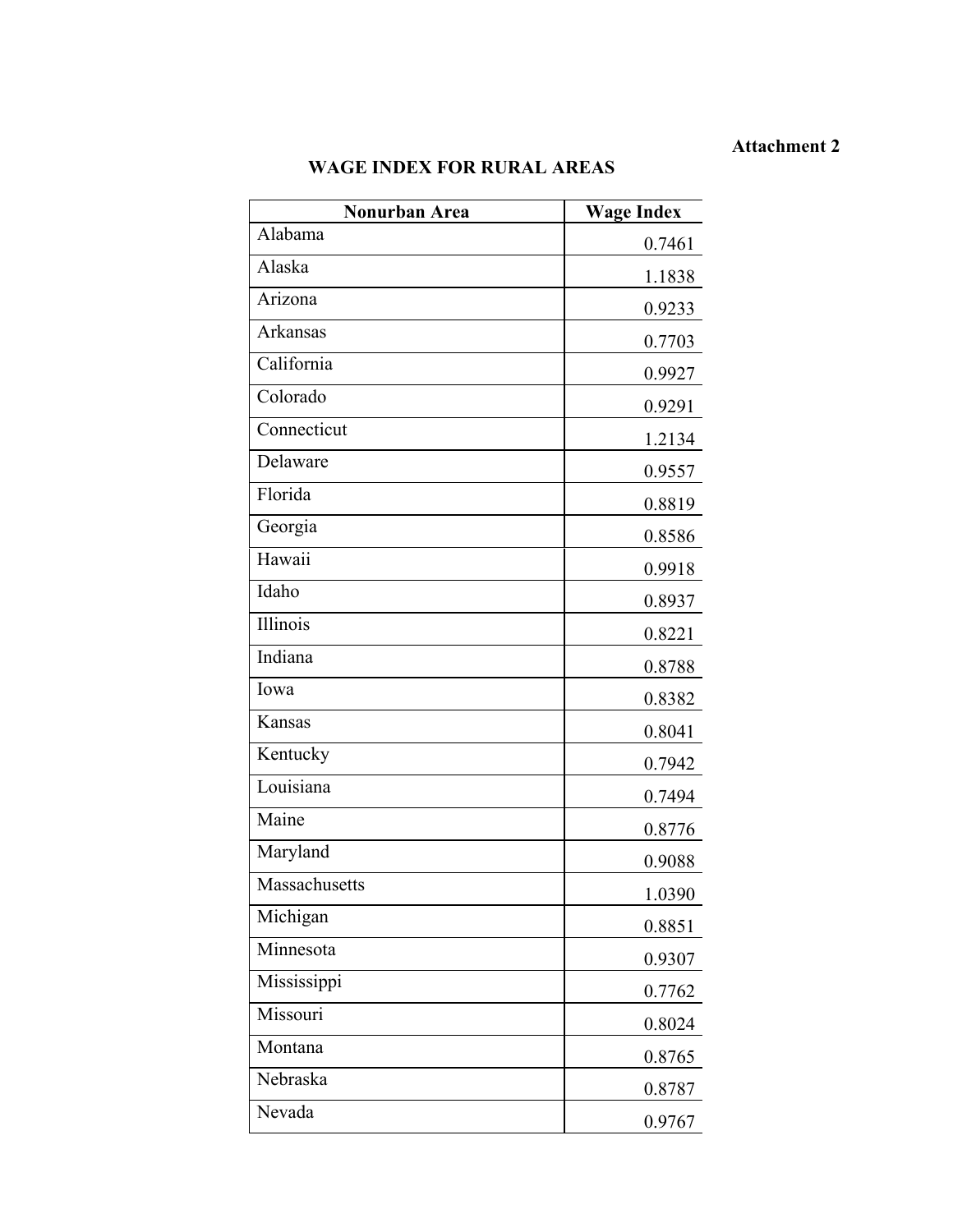| Nonurban Area             | <b>Wage Index</b> |
|---------------------------|-------------------|
| New Hampshire             | 0.9989            |
| New Jersey <sup>1</sup>   | ------            |
| New Mexico                | 0.8236            |
| New York                  | 0.8491            |
| North Carolina            | 0.8422            |
| North Dakota              | 0.7746            |
| Ohio                      | 0.8784            |
| Oklahoma                  | 0.7506            |
| Oregon                    | 0.9953            |
| Pennsylvania              | 0.8344            |
| Puerto Rico               | 0.4002            |
| Rhode Island <sup>1</sup> |                   |
| South Carolina            | 0.8464            |
| South Dakota              | 0.8162            |
| Tennessee                 | 0.7854            |
| Texas                     | 0.7748            |
| Utah                      | 0.8937            |
| Vermont                   | 0.9496            |
| Virginia                  | 0.8464            |
| Washington                | 1.0346            |
| West Virginia             | 0.7986            |
| Wisconsin                 | 0.9266            |
| Wyoming                   | 0.9073            |

 <sup>1</sup> <sup>1</sup>All counties within the State are classified as urban.